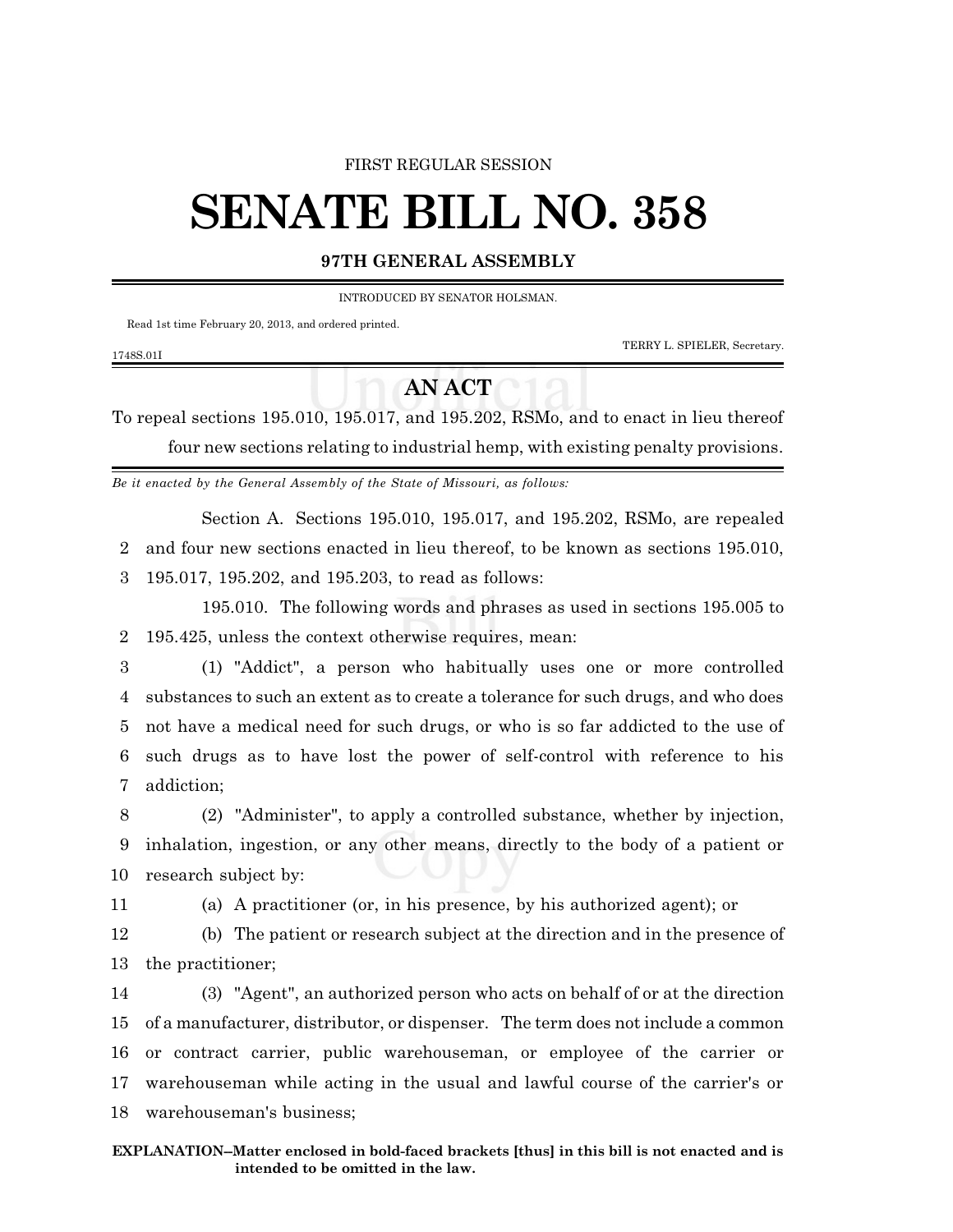(4) "Attorney for the state", any prosecuting attorney, circuit attorney, or attorney general authorized to investigate, commence and prosecute an action under sections 195.005 to 195.425;

 (5) "Controlled substance", a drug, substance, or immediate precursor in Schedules I through V listed in sections 195.005 to 195.425;

 (6) "Controlled substance analogue", a substance the chemical structure of which is substantially similar to the chemical structure of a controlled substance in Schedule I or II and:

 (a) Which has a stimulant, depressant, or hallucinogenic effect on the central nervous system substantially similar to the stimulant, depressant, or hallucinogenic effect on the central nervous system of a controlled substance included in Schedule I or II; or

 (b) With respect to a particular individual, which that individual represents or intends to have a stimulant, depressant, or hallucinogenic effect on the central nervous system substantially similar to the stimulant, depressant, or hallucinogenic effect on the central nervous system of a controlled substance included in Schedule I or II. The term does not include a controlled substance; any substance for which there is an approved new drug application; any substance for which an exemption is in effect for investigational use, for a particular person, under Section 505 of the federal Food, Drug and Cosmetic Act (21 U.S.C. 355) to the extent conduct with respect to the substance is pursuant to the exemption; or any substance to the extent not intended for human consumption before such an exemption takes effect with respect to the substance; (7) "Counterfeit substance", a controlled substance which, or the container or labeling of which, without authorization, bears the trademark, trade name, or

 other identifying mark, imprint, number or device, or any likeness thereof, of a manufacturer, distributor, or dispenser other than the person who in fact manufactured, distributed, or dispensed the substance;

 (8) "Deliver" or "delivery", the actual, constructive, or attempted transfer from one person to another of drug paraphernalia or of a controlled substance, or an imitation controlled substance, whether or not there is an agency relationship, and includes a sale;

 (9) "Dentist", a person authorized by law to practice dentistry in this state;

(10) "Depressant or stimulant substance":

(a) A drug containing any quantity of barbituric acid or any of the salts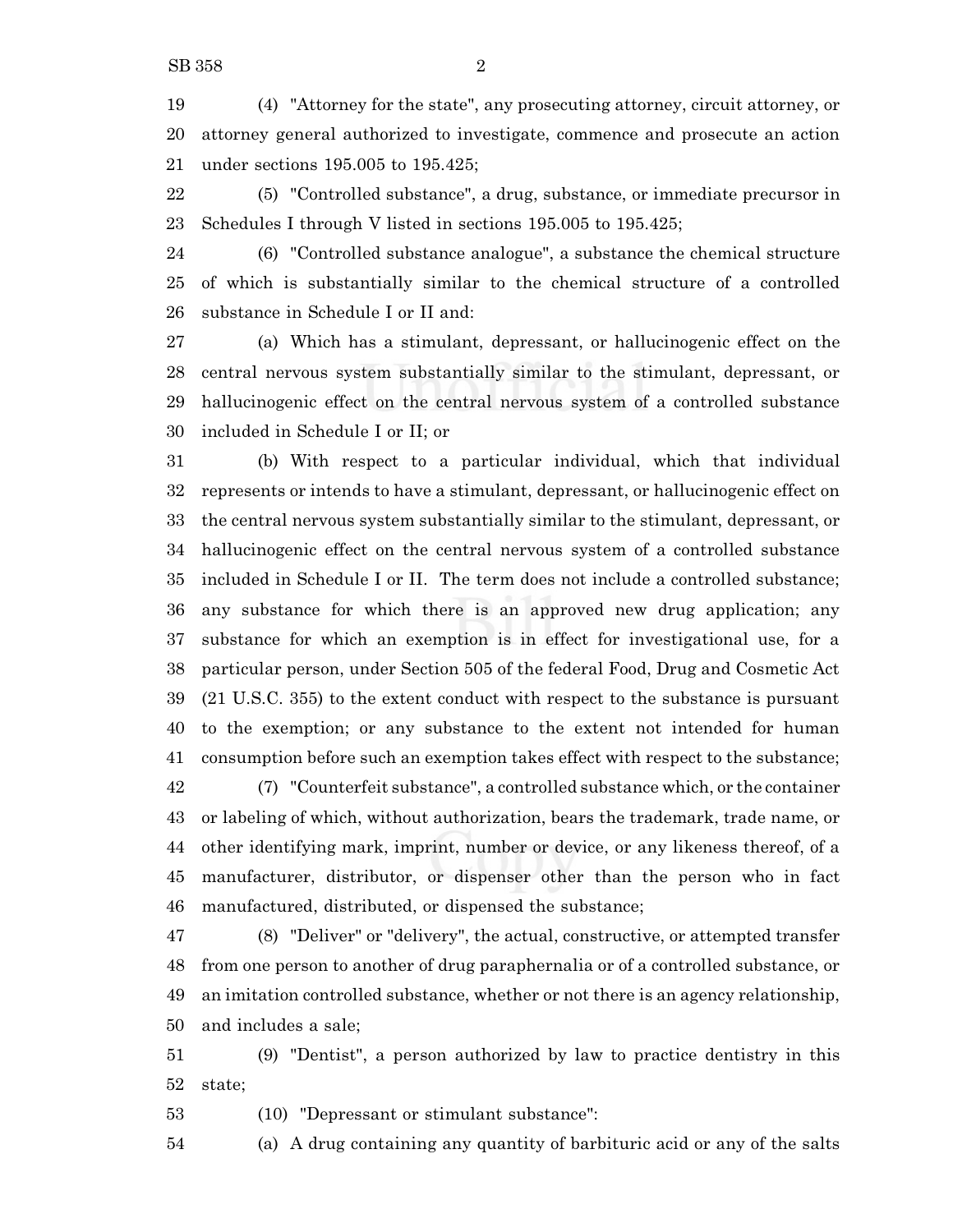of barbituric acid or any derivative of barbituric acid which has been designated by the United States Secretary of Health and Human Services as habit forming under 21 U.S.C. 352(d);

(b) A drug containing any quantity of:

a. Amphetamine or any of its isomers;

b. Any salt of amphetamine or any salt of an isomer of amphetamine; or

 c. Any substance the United States Attorney General, after investigation, has found to be, and by regulation designated as, habit forming because of its stimulant effect on the central nervous system;

(c) Lysergic acid diethylamide; or

 (d) Any drug containing any quantity of a substance that the United States Attorney General, after investigation, has found to have, and by regulation designated as having, a potential for abuse because of its depressant or stimulant effect on the central nervous system or its hallucinogenic effect;

 (11) "Dispense", to deliver a narcotic or controlled dangerous drug to an ultimate user or research subject by or pursuant to the lawful order of a practitioner including the prescribing, administering, packaging, labeling, or compounding necessary to prepare the substance for such delivery. "Dispenser" means a practitioner who dispenses;

 (12) "Distribute", to deliver other than by administering or dispensing a controlled substance;

(13) "Distributor", a person who distributes;

(14) "Drug":

 (a) Substances recognized as drugs in the official United States Pharmacopoeia, Official Homeopathic Pharmacopoeia of the United States, or Official National Formulary, or any supplement to any of them;

 (b) Substances intended for use in the diagnosis, cure, mitigation, treatment or prevention of disease in humans or animals;

 (c) Substances, other than food, intended to affect the structure or any function of the body of humans or animals; and

 (d) Substances intended for use as a component of any article specified in this subdivision. It does not include devices or their components, parts or accessories;

 (15) "Drug-dependent person", a person who is using a controlled substance and who is in a state of psychic or physical dependence, or both, arising from the use of such substance on a continuous basis. Drug dependence is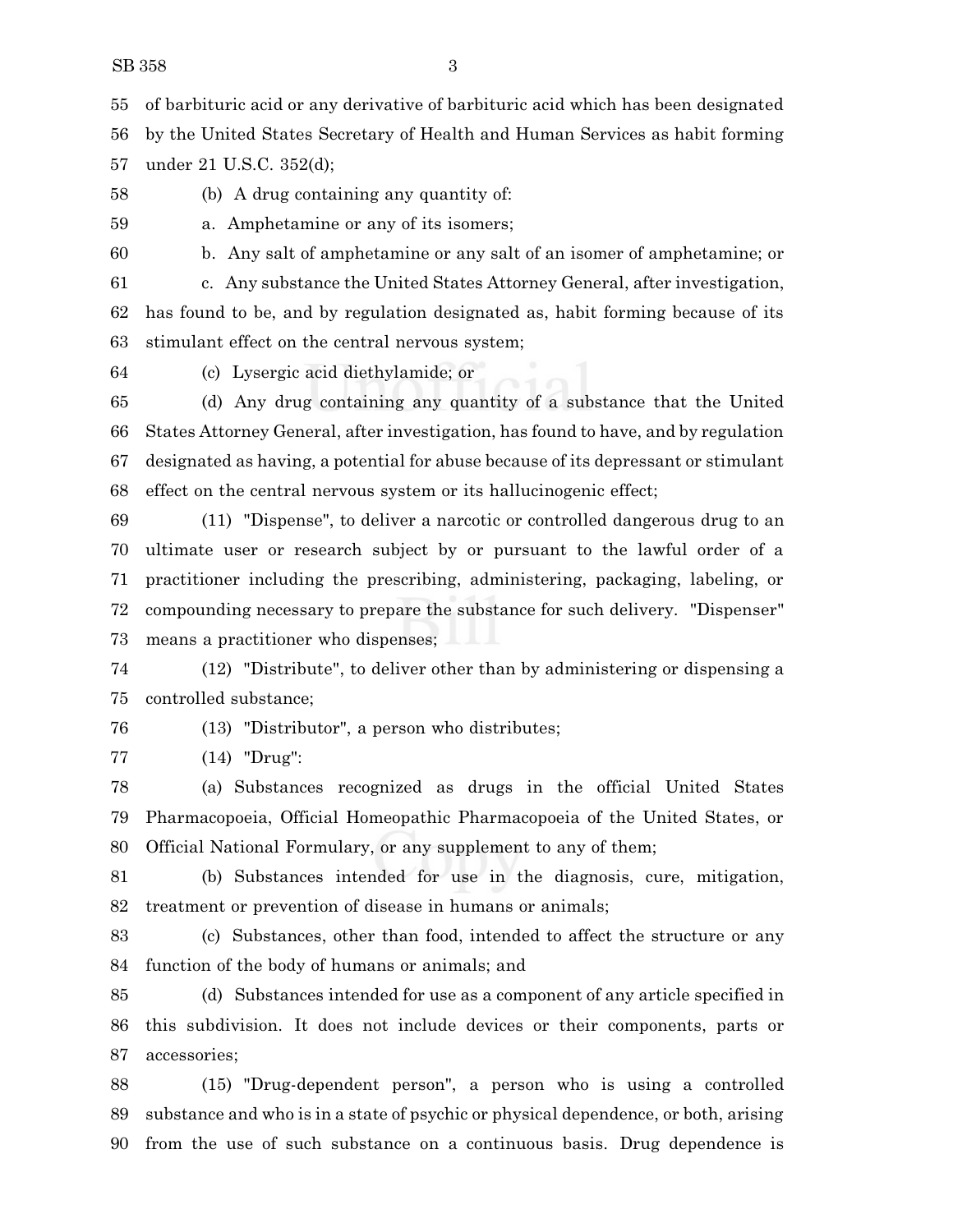characterized by behavioral and other responses which include a strong compulsion to take the substance on a continuous basis in order to experience its psychic effects or to avoid the discomfort caused by its absence;

 (16) "Drug enforcement agency", the Drug Enforcement Administration in the United States Department of Justice, or its successor agency;

 (17) "Drug paraphernalia", all equipment, products, substances and materials of any kind which are used, intended for use, or designed for use, in planting, propagating, cultivating, growing, harvesting, manufacturing, compounding, converting, producing, processing, preparing, storing, containing, concealing, injecting, ingesting, inhaling, or otherwise introducing into the human body a controlled substance or an imitation controlled substance in violation of sections 195.005 to 195.425. It includes, but is not limited to:

 (a) Kits used, intended for use, or designed for use in planting, propagating, cultivating, growing or harvesting of any species of plant which is a controlled substance or from which a controlled substance can be derived;

 (b) Kits used, intended for use, or designed for use in manufacturing, compounding, converting, producing, processing, or preparing controlled substances or imitation controlled substances;

 (c) Isomerization devices used, intended for use, or designed for use in increasing the potency of any species of plant which is a controlled substance or an imitation controlled substance;

 (d) Testing equipment used, intended for use, or designed for use in identifying, or in analyzing the strength, effectiveness or purity of controlled substances or imitation controlled substances;

 (e) Scales and balances used, intended for use, or designed for use in weighing or measuring controlled substances or imitation controlled substances; (f) Dilutents and adulterants, such as quinine hydrochloride, mannitol,

 mannite, dextrose and lactose, used, intended for use, or designed for use in cutting controlled substances or imitation controlled substances;

 (g) Separation gins and sifters used, intended for use, or designed for use in removing twigs and seeds from, or in otherwise cleaning or refining, marijuana;

 (h) Blenders, bowls, containers, spoons and mixing devices used, intended for use, or designed for use in compounding controlled substances or imitation controlled substances;

(i) Capsules, balloons, envelopes and other containers used, intended for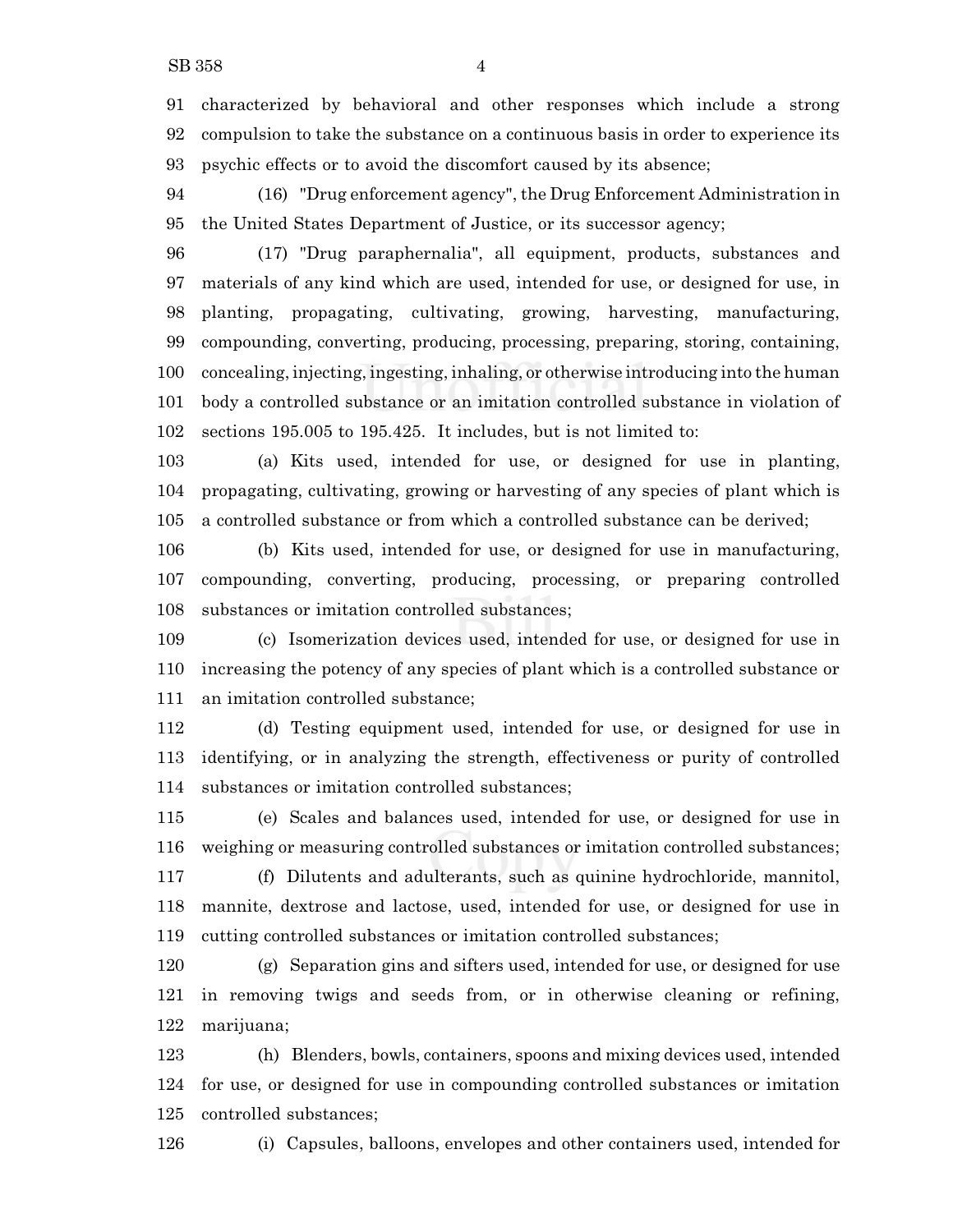| 127 | use, or designed for use in packaging small quantities of controlled substances or  |
|-----|-------------------------------------------------------------------------------------|
| 128 | imitation controlled substances;                                                    |
| 129 | (j) Containers and other objects used, intended for use, or designed for use        |
| 130 | in storing or concealing controlled substances or imitation controlled substances;  |
| 131 | (k) Hypodermic syringes, needles and other objects used, intended for use,          |
| 132 | or designed for use in parenterally injecting controlled substances or imitation    |
| 133 | controlled substances into the human body;                                          |
| 134 | Objects used, intended for use, or designed for use in ingesting,<br>(1)            |
| 135 | inhaling, or otherwise introducing marijuana, cocaine, hashish, or hashish oil into |
| 136 | the human body, such as:                                                            |
| 137 | a. Metal, wooden, acrylic, glass, stone, plastic, or ceramic pipes with or          |
| 138 | without screens, permanent screens, hashish heads, or punctured metal bowls;        |
| 139 | b. Water pipes;                                                                     |
| 140 | Carburetion tubes and devices;<br>c.                                                |
| 141 | Smoking and carburetion masks;<br>d.                                                |
| 142 | e. Roach clips meaning objects used to hold burning material, such as a             |
| 143 | marijuana cigarette, that has become too small or too short to be held in the       |
| 144 | hand;                                                                               |
| 145 | f. Miniature cocaine spoons and cocaine vials;                                      |
| 146 | Chamber pipes;<br>g.                                                                |
| 147 | h. Carburetor pipes;                                                                |
| 148 | Electric pipes;<br>ı.                                                               |
| 149 | j. Air-driven pipes;                                                                |
| 150 | k. Chillums;                                                                        |
| 151 | l. Bongs;                                                                           |
| 152 | m. Ice pipes or chillers;                                                           |
| 153 | (m) Substances used, intended for use, or designed for use in the                   |
| 154 | manufacture of a controlled substance; In determining whether an object, product,   |
| 155 | substance or material is drug paraphernalia, a court or other authority should      |
| 156 | consider, in addition to all other logically relevant factors, the following:       |
| 157 | a. Statements by an owner or by anyone in control of the object concerning          |
| 158 | its use;                                                                            |
| 159 | b. Prior convictions, if any, of an owner, or of anyone in control of the           |
| 160 | object, under any state or federal law relating to any controlled substance or      |
| 161 | imitation controlled substance;                                                     |
|     |                                                                                     |

c. The proximity of the object, in time and space, to a direct violation of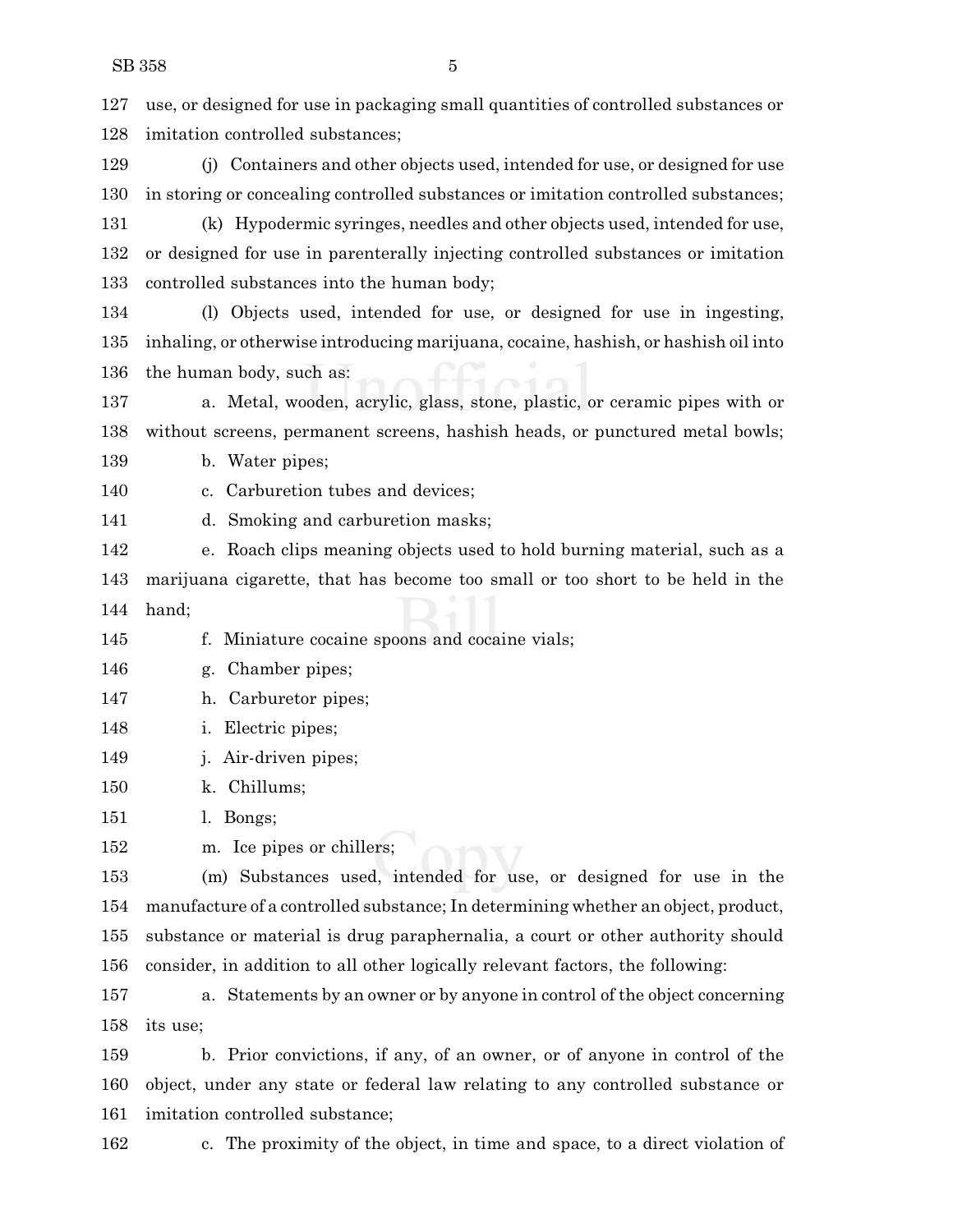sections 195.005 to 195.425;

 d. The proximity of the object to controlled substances or imitation controlled substances;

 e. The existence of any residue of controlled substances or imitation controlled substances on the object;

 f. Direct or circumstantial evidence of the intent of an owner, or of anyone in control of the object, to deliver it to persons who he knows, or should reasonably know, intend to use the object to facilitate a violation of sections 195.005 to 195.425; the innocence of an owner, or of anyone in control of the object, as to direct violation of sections 195.005 to 195.425 shall not prevent a finding that the object is intended for use, or designed for use as drug paraphernalia;

 g. Instructions, oral or written, provided with the object concerning its use;

 h. Descriptive materials accompanying the object which explain or depict its use;

179 i. National or local advertising concerning its use;

180 i. The manner in which the object is displayed for sale;

181 k. Whether the owner, or anyone in control of the object, is a legitimate supplier of like or related items to the community, such as a licensed distributor or dealer of tobacco products;

 l. Direct or circumstantial evidence of the ratio of sales of the object to the total sales of the business enterprise;

 m. The existence and scope of legitimate uses for the object in the community;

n. Expert testimony concerning its use;

 o. The quantity, form or packaging of the product, substance or material in relation to the quantity, form or packaging associated with any legitimate use for the product, substance or material;

 (18) "Federal narcotic laws", the laws of the United States relating to controlled substances;

 (19) "Hospital", a place devoted primarily to the maintenance and operation of facilities for the diagnosis, treatment or care, for not less than twenty-four hours in any week, of three or more nonrelated individuals suffering from illness, disease, injury, deformity or other abnormal physical conditions; or a place devoted primarily to provide, for not less than twenty-four consecutive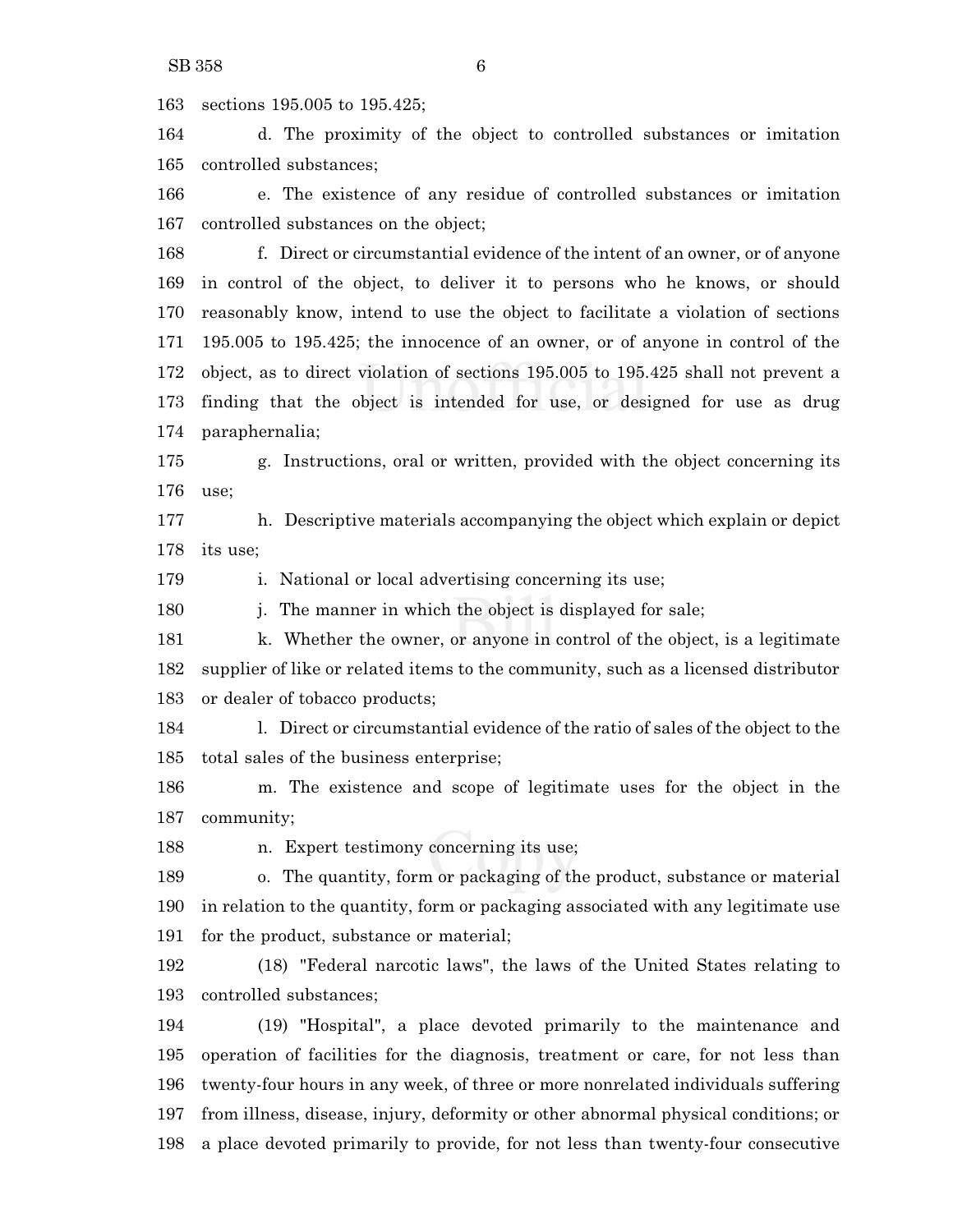hours in any week, medical or nursing care for three or more nonrelated individuals. The term "hospital" does not include convalescent, nursing, shelter or boarding homes as defined in chapter 198;

(20) "Immediate precursor", a substance which:

 (a) The state department of health and senior services has found to be and by rule designates as being the principal compound commonly used or produced primarily for use in the manufacture of a controlled substance;

 (b) Is an immediate chemical intermediary used or likely to be used in the manufacture of a controlled substance; and

 (c) The control of which is necessary to prevent, curtail or limit the manufacture of the controlled substance;

 (21) "Imitation controlled substance", a substance that is not a controlled substance, which by dosage unit appearance (including color, shape, size and markings), or by representations made, would lead a reasonable person to believe that the substance is a controlled substance. In determining whether the substance is an imitation controlled substance the court or authority concerned should consider, in addition to all other logically relevant factors, the following:

 (a) Whether the substance was approved by the federal Food and Drug Administration for over-the-counter (nonprescription or nonlegend) sales and was sold in the federal Food and Drug Administration approved package, with the federal Food and Drug Administration approved labeling information;

 (b) Statements made by an owner or by anyone else in control of the substance concerning the nature of the substance, or its use or effect;

 (c) Whether the substance is packaged in a manner normally used for illicit controlled substances;

 (d) Prior convictions, if any, of an owner, or anyone in control of the object, under state or federal law related to controlled substances or fraud;

(e) The proximity of the substances to controlled substances;

 (f) Whether the consideration tendered in exchange for the noncontrolled 228 substance substantially exceeds the reasonable value of the substance considering the actual chemical composition of the substance and, where applicable, the price at which over-the-counter substances of like chemical composition sell. An imitation controlled substance does not include a placebo or registered investigational drug either of which was manufactured, distributed, possessed or delivered in the ordinary course of professional practice or research;

(22) **"Industrial hemp", cannabis sativa L. containing no greater**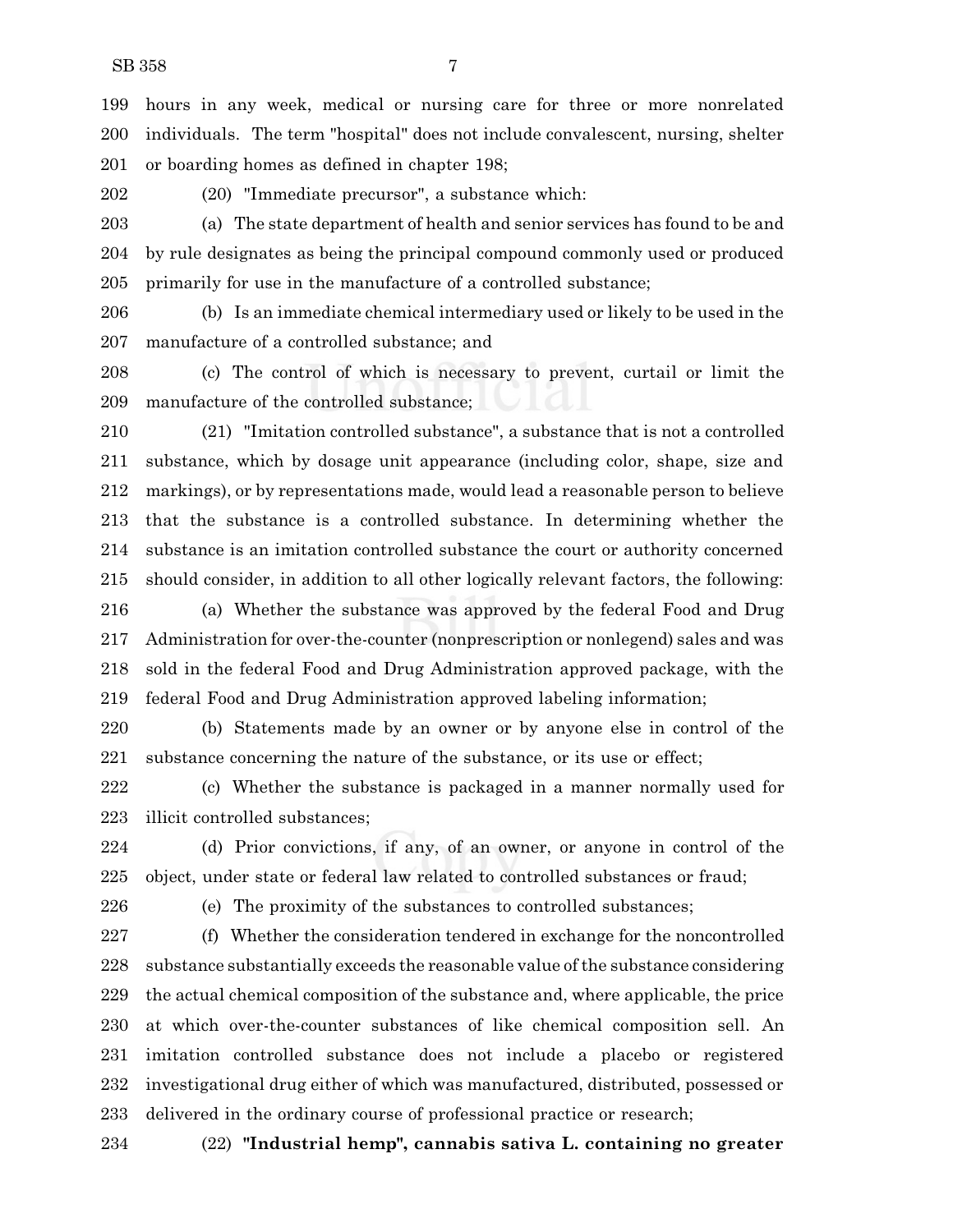**than one percent tetrahydrocannabinols (THC);**

 **(23)** "Laboratory", a laboratory approved by the department of health and senior services as proper to be entrusted with the custody of controlled substances but does not include a pharmacist who compounds controlled substances to be sold or dispensed on prescriptions;

 **[**(23)**] (24)** "Manufacture", the production, preparation, propagation, compounding or processing of drug paraphernalia or of a controlled substance, or an imitation controlled substance, either directly or by extraction from substances of natural origin, or independently by means of chemical synthesis, or by a combination of extraction and chemical synthesis, and includes any packaging or repackaging of the substance or labeling or relabeling of its container. This term does not include the preparation or compounding of a controlled substance or an imitation controlled substance or the preparation, compounding, packaging or labeling of a narcotic or dangerous drug:

 (a) By a practitioner as an incident to his administering or dispensing of a controlled substance or an imitation controlled substance in the course of his professional practice, or

 (b) By a practitioner or his authorized agent under his supervision, for the purpose of, or as an incident to, research, teaching or chemical analysis and not for sale;

 **[**(24)**] (25)** "Marijuana", all parts of the plant genus Cannabis in any species or form thereof, including, but not limited to Cannabis Sativa L., **except industrial hemp as defined in this section,** Cannabis Indica, Cannabis Americana, Cannabis Ruderalis, and Cannabis Gigantea, whether growing or not, the seeds thereof, the resin extracted from any part of the plant; and every compound, manufacture, salt, derivative, mixture, or preparation of the plant, its seeds or resin. It does not include the mature stalks of the plant, fiber produced from the stalks, oil or cake made from the seeds of the plant, any other compound, manufacture, salt, derivative, mixture or preparation of the mature stalks (except the resin extracted therefrom), fiber, oil or cake, or the sterilized seed of the plant which is incapable of germination;

 **[**(25)**] (26)** "Methamphetamine precursor drug", any drug containing ephedrine, pseudoephedrine, phenylpropanolamine, or any of their salts, optical isomers, or salts of optical isomers;

 **[**(26)**] (27)** "Narcotic drug", any of the following, whether produced directly or indirectly by extraction from substances of vegetable origin, or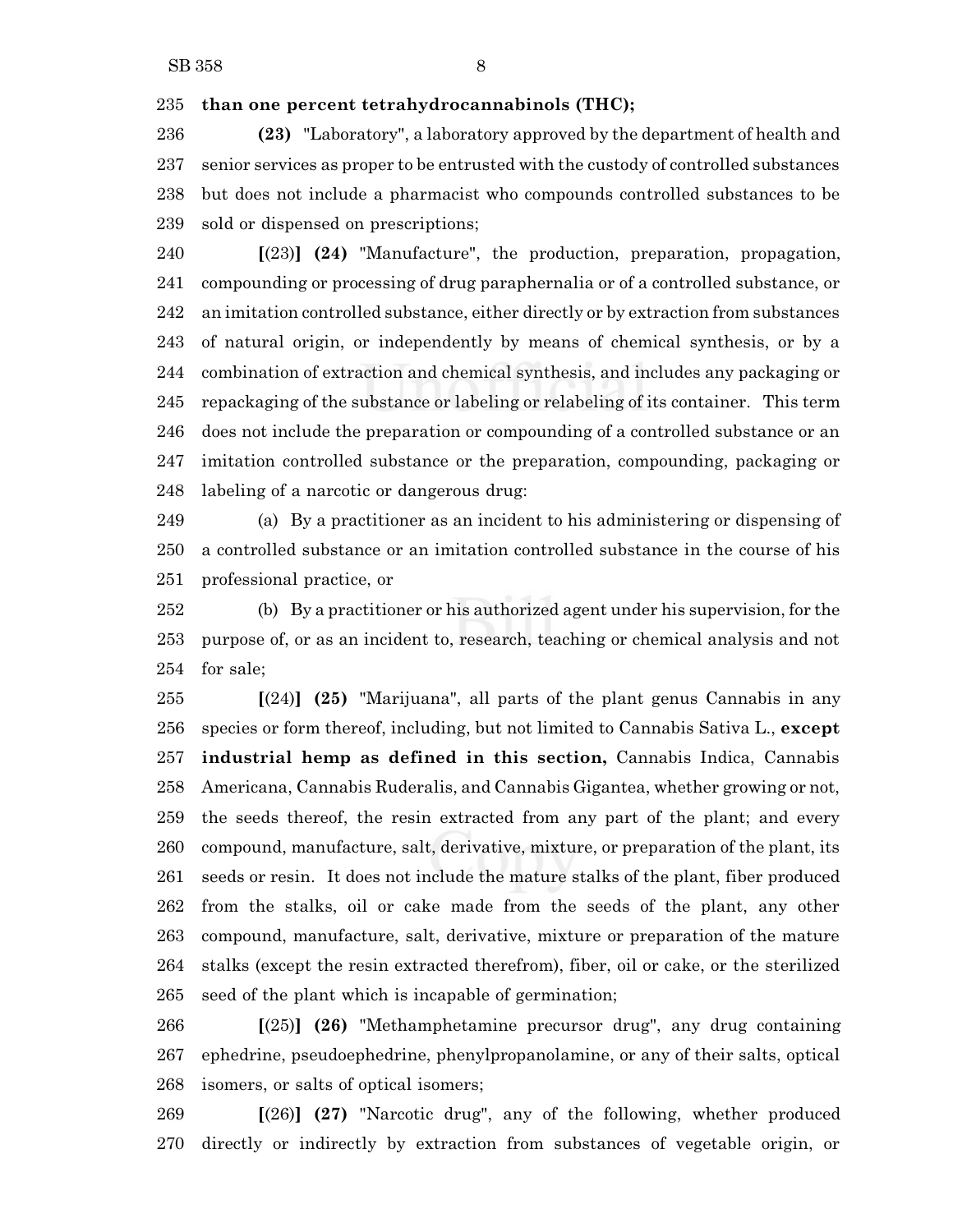independently by means of chemical synthesis, or by a combination of extraction and chemical analysis:

 (a) Opium, opiate, and any derivative, of opium or opiate, including their isomers, esters, ethers, salts, and salts of isomers, esters, and ethers, whenever the existence of the isomers, esters, ethers, and salts is possible within the specific chemical designation. The term does not include the isoquinoline alkaloids of opium;

 (b) Coca leaves, but not including extracts of coca leaves from which cocaine, ecgonine, and derivatives of ecgonine or their salts have been removed;

(c) Cocaine or any salt, isomer, or salt of isomer thereof;

(d) Ecgonine, or any derivative, salt, isomer, or salt of isomer thereof;

 (e) Any compound, mixture, or preparation containing any quantity of any substance referred to in paragraphs (a) to (d) of this subdivision;

 **[**(27)**] (28)** "Official written order", an order written on a form provided for that purpose by the United States Commissioner of Narcotics, under any laws of the United States making provision therefor, if such order forms are authorized and required by federal law, and if no such order form is provided, then on an official form provided for that purpose by the department of health and senior services;

 **[**(28)**] (29)** "Opiate", any substance having an addiction-forming or addiction-sustaining liability similar to morphine or being capable of conversion into a drug having addiction-forming or addiction-sustaining liability. The term includes its racemic and levorotatory forms. It does not include, unless specifically controlled under section 195.017, the dextrorotatory isomer of 3-methoxy-n-methyl-morphinan and its salts (dextromethorphan);

 **[**(29)**] (30)** "Opium poppy", the plant of the species Papaver somniferum L., except its seeds;

 **[**(30)**] (31)** "Over-the-counter sale", a retail sale licensed pursuant to chapter 144 of a drug other than a controlled substance;

 **[**(31)**] (32)** "Person", an individual, corporation, government or governmental subdivision or agency, business trust, estate, trust, partnership, joint venture, association, or any other legal or commercial entity;

 **[**(32)**] (33)** "Pharmacist", a licensed pharmacist as defined by the laws of this state, and where the context so requires, the owner of a store or other place of business where controlled substances are compounded or dispensed by a licensed pharmacist; but nothing in sections 195.005 to 195.425 shall be construed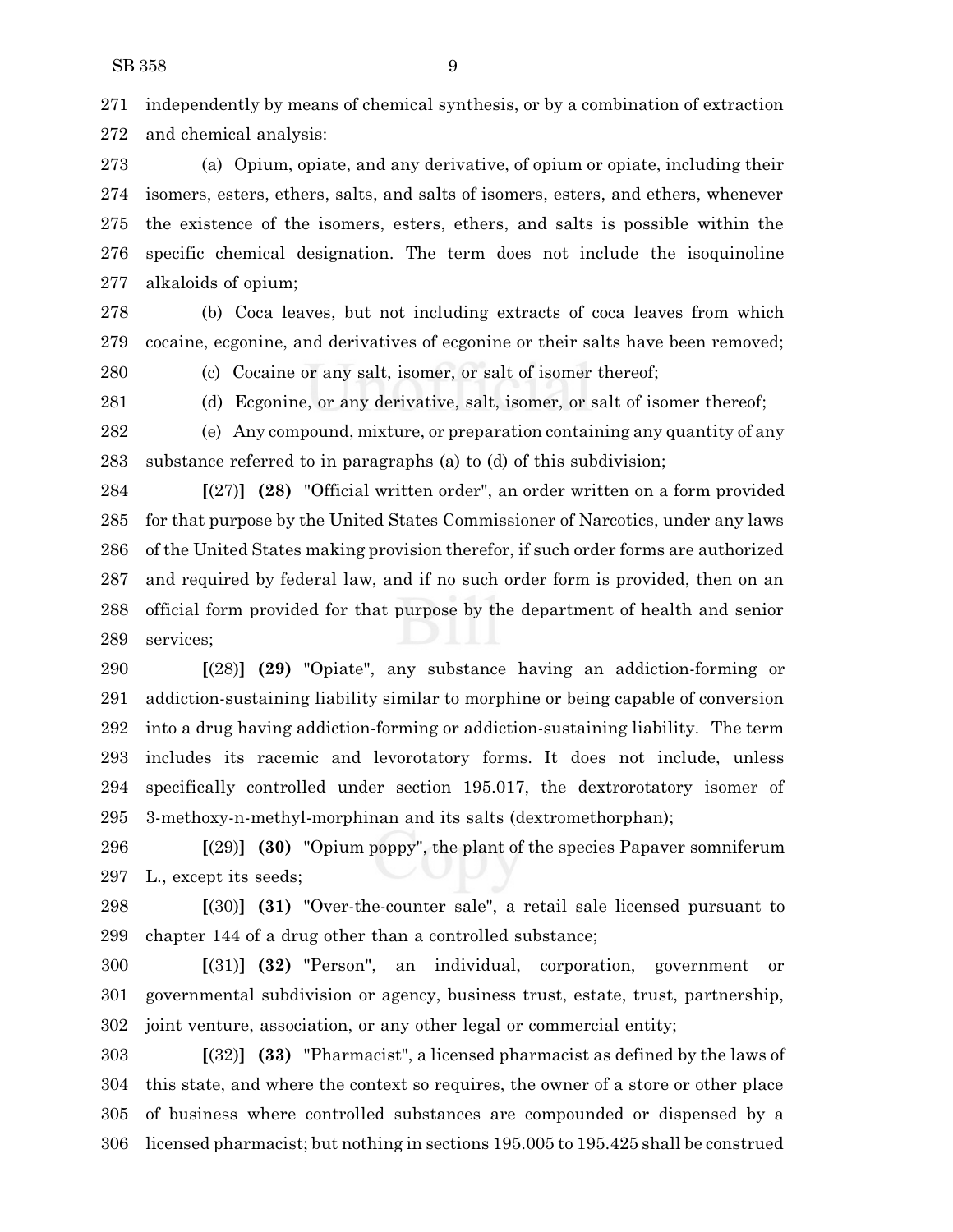as conferring on a person who is not registered nor licensed as a pharmacist any authority, right or privilege that is not granted to him by the pharmacy laws of this state;

 **[**(33)**] (34)** "Poppy straw", all parts, except the seeds, of the opium poppy, after mowing;

 **[**(34)**] (35)** "Possessed" or "possessing a controlled substance", a person, with the knowledge of the presence and nature of a substance, has actual or constructive possession of the substance. A person has actual possession if he has the substance on his person or within easy reach and convenient control. A person who, although not in actual possession, has the power and the intention at a given time to exercise dominion or control over the substance either directly or through another person or persons is in constructive possession of it. Possession may also be sole or joint. If one person alone has possession of a substance possession is sole. If two or more persons share possession of a substance, possession is joint;

 **[**(35)**] (36)** "Practitioner", a physician, dentist, optometrist, podiatrist, veterinarian, scientific investigator, pharmacy, hospital or other person licensed, registered or otherwise permitted by this state to distribute, dispense, conduct research with respect to or administer or to use in teaching or chemical analysis, a controlled substance in the course of professional practice or research in this state, or a pharmacy, hospital or other institution licensed, registered, or otherwise permitted to distribute, dispense, conduct research with respect to or administer a controlled substance in the course of professional practice or research;

 **[**(36)**] (37)** "Production", includes the manufacture, planting, cultivation, growing, or harvesting of drug paraphernalia or of a controlled substance or an imitation controlled substance;

 **[**(37)**] (38)** "Registry number", the number assigned to each person registered under the federal controlled substances laws;

 **[**(38)**] (39)** "Sale", includes barter, exchange, or gift, or offer therefor, and each such transaction made by any person, whether as principal, proprietor, agent, servant or employee;

 **[**(39)**] (40)** "State" when applied to a part of the United States, includes any state, district, commonwealth, territory, insular possession thereof, and any area subject to the legal authority of the United States of America;

**[**(40)**] (41)** "Synthetic cannabinoid", includes unless specifically excepted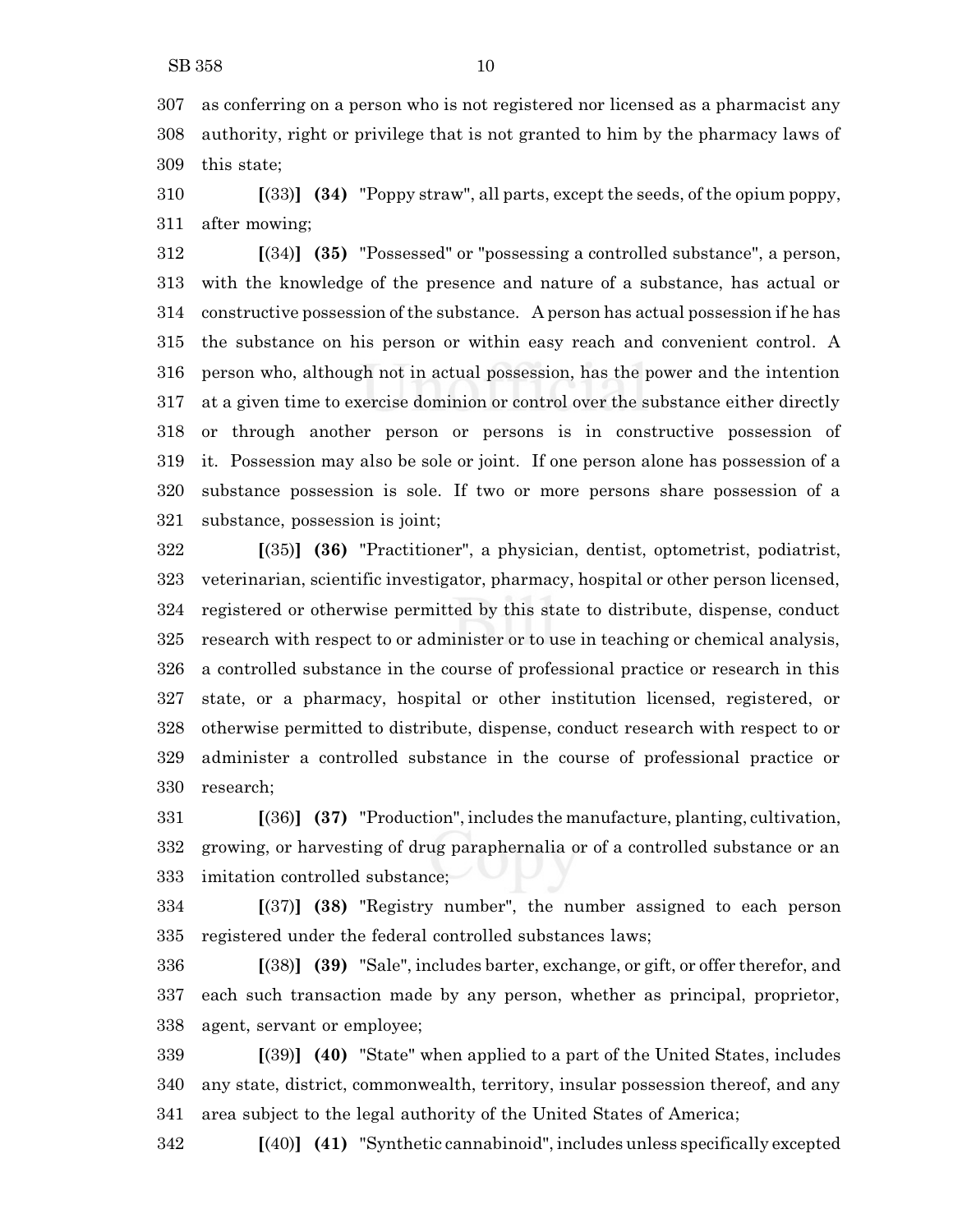or unless listed in another schedule, any natural or synthetic material, compound, mixture, or preparation that contains any quantity of a substance that is a cannabinoid receptor agonist, including but not limited to any substance listed in paragraph (ll) of subdivision (4) of subsection 2 of section 195.017 and any analogues, homologues; isomers, whether optical, positional, or geometric; esters; ethers; salts; and salts of isomers, esters, and ethers, whenever the existence of the isomers, esters, ethers, or salts is possible within the specific chemical designation, however, it shall not include any approved pharmaceutical authorized by the United States Food and Drug Administration;

 **[**(41)**] (42)** "Ultimate user", a person who lawfully possesses a controlled substance or an imitation controlled substance for his own use or for the use of a member of his household or for administering to an animal owned by him or by a member of his household;

 **[**(42)**] (43)** "Wholesaler", a person who supplies drug paraphernalia or controlled substances or imitation controlled substances that he himself has not produced or prepared, on official written orders, but not on prescriptions.

195.017. 1. The department of health and senior services shall place a substance in Schedule I if it finds that the substance:

(1) Has high potential for abuse; and

- (2) Has no accepted medical use in treatment in the United States or
- lacks accepted safety for use in treatment under medical supervision.
- 2. Schedule I:

 (1) The controlled substances listed in this subsection are included in Schedule I;

 (2) Any of the following opiates, including their isomers, esters, ethers, salts, and salts of isomers, esters, and ethers, unless specifically excepted, whenever the existence of these isomers, esters, ethers and salts is possible within the specific chemical designation:

- (a) Acetyl-alpha-methylfentanyl;
- (b) Acetylmethadol;
- (c) Allylprodine;
- (d) Alphacetylmethadol;
- (e) Alphameprodine;
- (f) Alphamethadol;
- (g) Alpha-methylfentanyl;
- (h) Alpha-methylthiofentanyl;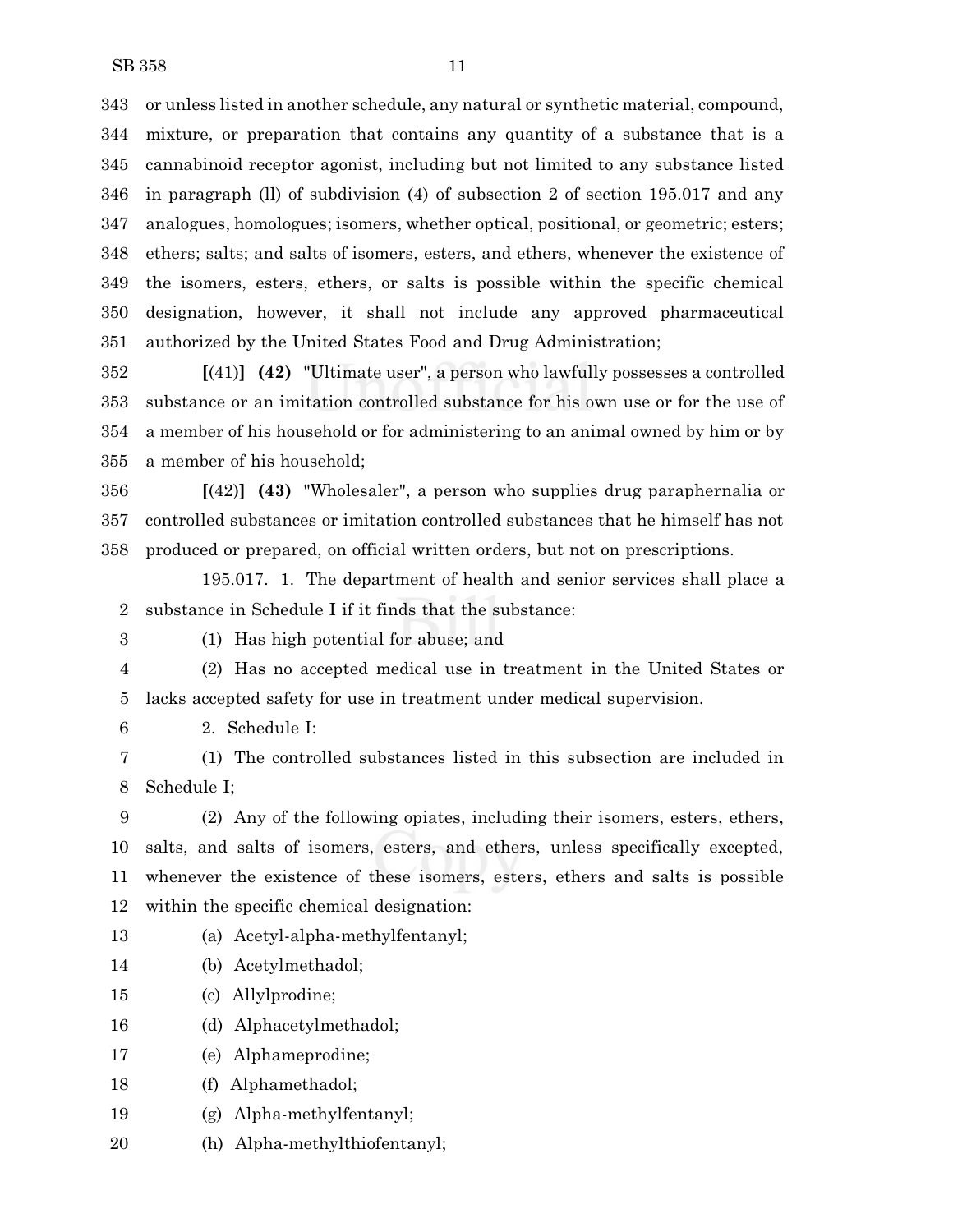| 21 | (i)<br>Benzethidine;                  |
|----|---------------------------------------|
| 22 | Betacetylmethadol;<br>(i)             |
| 23 | Beta-hydroxyfentanyl;<br>(k)          |
| 24 | Beta-hydroxy-3-methylfentanyl;<br>(1) |
| 25 | Betameprodine;<br>(m)                 |
| 26 | Betamethadol;<br>(n)                  |
| 27 | (0)<br>Betaprodine;                   |
| 28 | Clonitazene;<br>(p)                   |
| 29 | (q) Dextromoramide;                   |
| 30 | Diampromide;<br>(r)                   |
| 31 | (s) Diethylthiambutene;               |
| 32 | Difenoxin;<br>(t)                     |
| 33 | Dimenoxadol;<br>(u)                   |
| 34 | Dimepheptanol;<br>(v)                 |
| 35 | (w) Dimethylthiambutene;              |
| 36 | Dioxaphetyl butyrate;<br>(x)          |
| 37 | Dipipanone;<br>(y)                    |
| 38 | Ethylmethylthiambutene;<br>(z)        |
| 39 | (aa) Etonitazene;                     |
| 40 | Etoxeridine;<br>(bb)                  |
| 41 | (cc) Furethidine;                     |
| 42 | (dd) Hydroxypethidine;                |
| 43 | (ee) Ketobemidone;                    |
| 44 | (ff) Levomoramide;                    |
| 45 | (gg) Levophenacylmorphan;             |
| 46 | (hh) 3-Methylfentanyl;                |
| 47 | (ii) 3-Methylthiofentanyl;            |
| 48 | (j) Morpheridine;                     |
| 49 | (kk) MPPP;                            |
| 50 | (ll) Noracymethadol;                  |
| 51 | (mm) Norlevorphanol;                  |
| 52 | (nn) Normethadone;                    |
| 53 | (oo) Norpipanone;                     |
| 54 | (pp) Para-fluorofentanyl;             |
| 55 | $(qq)$ PEPAP;                         |
| 56 | (rr) Phenadoxone;                     |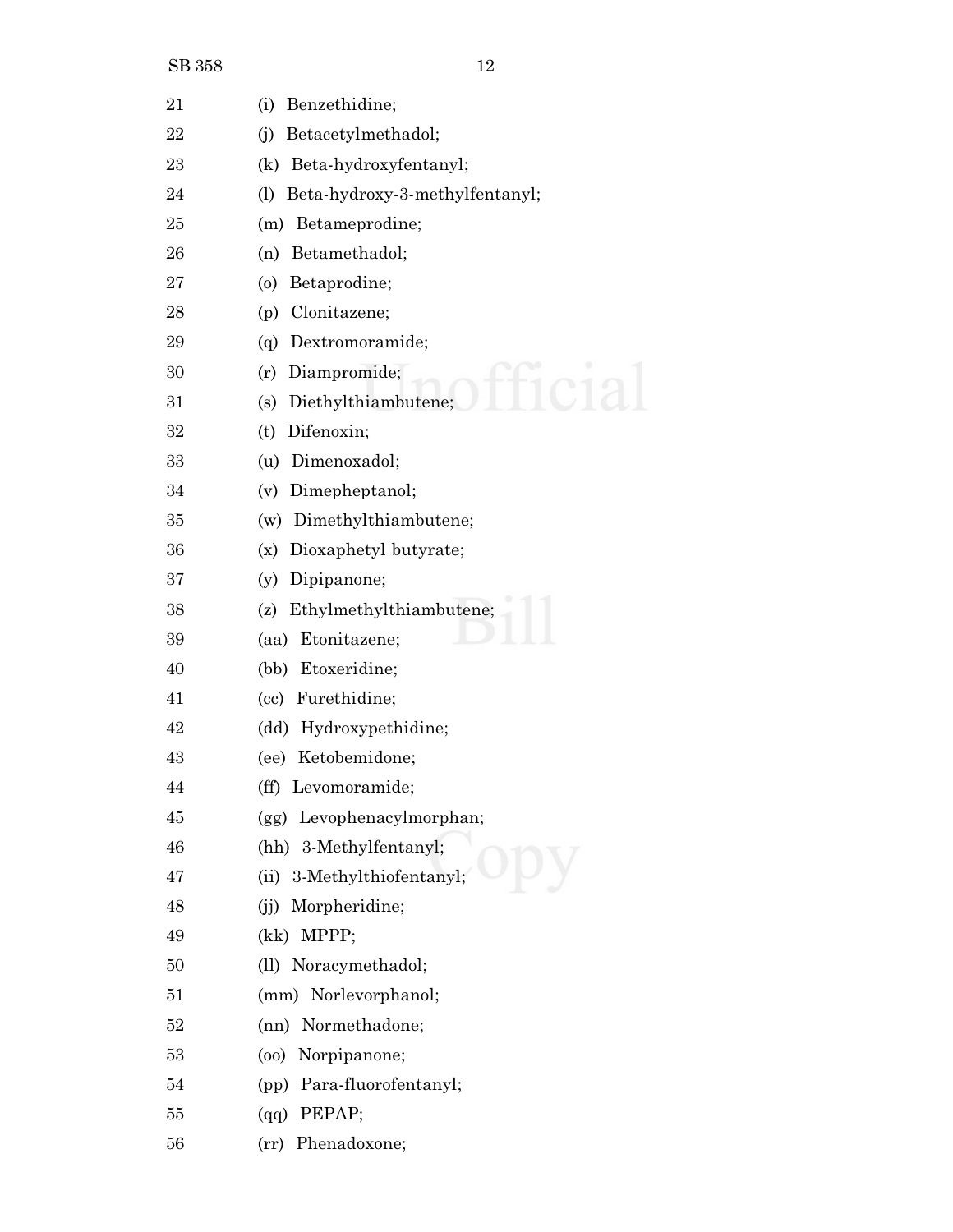| 57 | (ss) Phenampromide;                                                                |
|----|------------------------------------------------------------------------------------|
| 58 | (tt) Phenomorphan;                                                                 |
| 59 | (uu) Phenoperidine;                                                                |
| 60 | Piritramide;<br>(vv)                                                               |
| 61 | (ww) Proheptazine;                                                                 |
| 62 | (xx) Properidine;                                                                  |
| 63 | Propiram;<br>(vv)                                                                  |
| 64 | (zz) Racemoramide;                                                                 |
| 65 | (aaa) Thiofentanyl;                                                                |
| 66 | Tilidine;<br>(bbb)                                                                 |
| 67 | (ccc) Trimeperidine;                                                               |
| 68 | (3) Any of the following opium derivatives, their salts, isomers and salts         |
| 69 | of isomers unless specifically excepted, whenever the existence of these salts,    |
| 70 | isomers and salts of isomers is possible within the specific chemical designation: |
| 71 | (a) Acetorphine;                                                                   |
| 72 | Acetyldihydrocodeine;<br>(b)                                                       |
| 73 | Benzylmorphine;<br>(c)                                                             |
| 74 | Codeine methylbromide;<br>(d)                                                      |
| 75 | Codeine-N-Oxide;<br>(e)                                                            |
| 76 | Cyprenorphine;<br>(f)                                                              |
| 77 | Desomorphine;<br>(g)                                                               |
| 78 | Dihydromorphine;<br>(h)                                                            |
| 79 | Drotebanol;<br>(i)                                                                 |
| 80 | (j) Etorphine (except hydrochloride salt);                                         |
| 81 | Heroin;<br>(k)                                                                     |
| 82 | Hydromorphinol;<br>(1)                                                             |
| 83 | Methyldesorphine;<br>(m)                                                           |
| 84 | Methyldihydromorphine;<br>(n)                                                      |
| 85 | Morphine methylbromide;<br>$\circ$                                                 |
| 86 | Morphine methylsulfonate;<br>(p)                                                   |
| 87 | Morphine-N-Oxide;<br>(q)                                                           |
| 88 | Myrophine;<br>(r)                                                                  |
| 89 | Nicocodeine;<br>(s)                                                                |
| 90 | Nicomorphine;<br>(t)                                                               |
| 91 | Normorphine;<br>(u)                                                                |
| 92 | Pholcodine;<br>(v)                                                                 |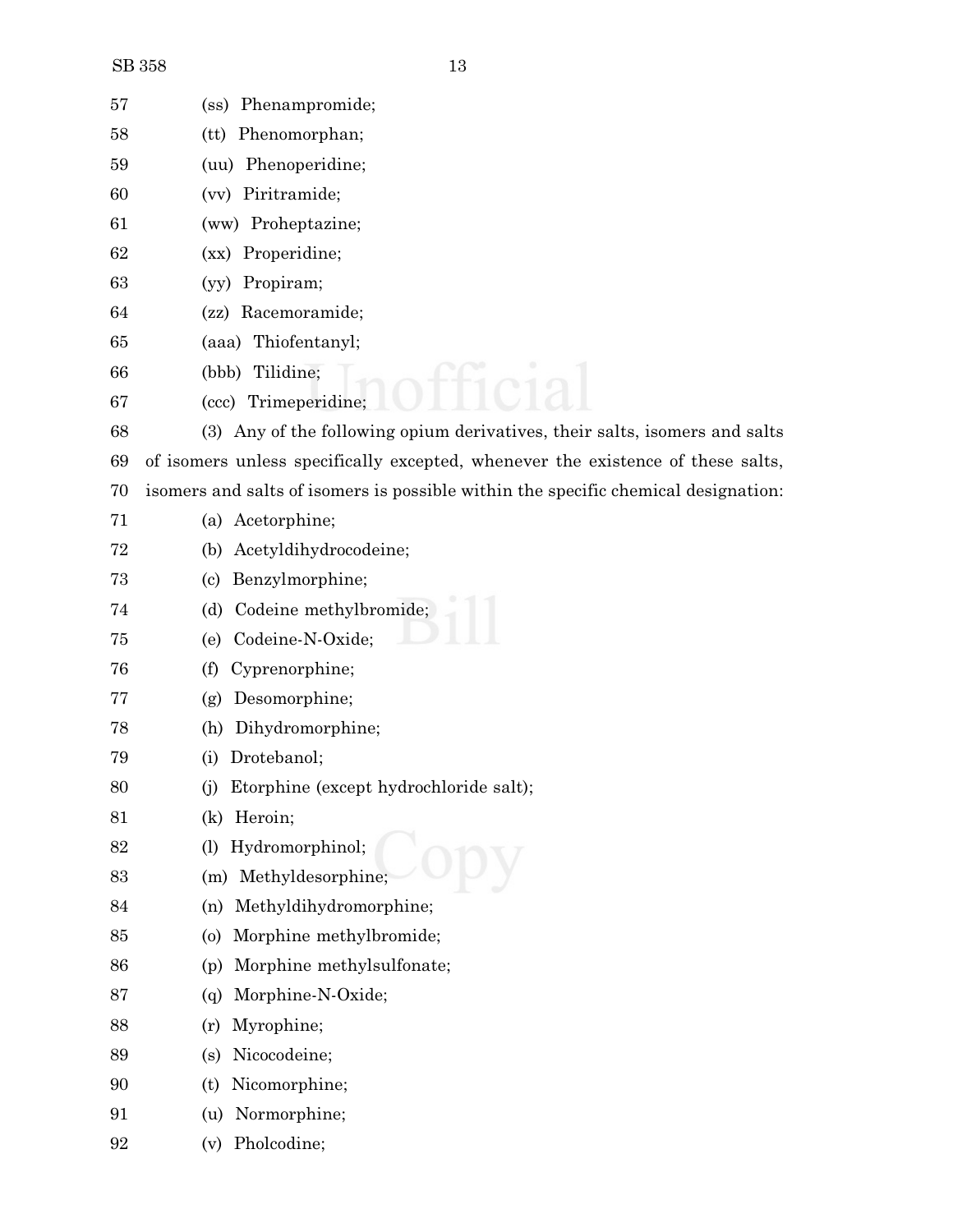| 93  | (w) Thebacon;                                                                       |
|-----|-------------------------------------------------------------------------------------|
| 94  | (4) Any material, compound, mixture or preparation which contains any               |
| 95  | quantity of the following hallucinogenic substances, their salts, isomers and salts |
| 96  | of isomers, unless specifically excepted, whenever the existence of these salts,    |
| 97  |                                                                                     |
|     | isomers, and salts of isomers is possible within the specific chemical designation: |
| 98  | (a) 4-bromo-2, 5-dimethoxyamphetamine;                                              |
| 99  | (b) 4-bromo-2, 5-dimethoxyphenethylamine;                                           |
| 100 | (c) 2,5-dimethoxyamphetamine;                                                       |
| 101 | (d) 2,5-dimethoxy-4-ethylamphetamine;                                               |
| 102 | 2,5-dimethoxy-4-(n)-propylthiophenethylamine;<br>(e)                                |
| 103 | 4-methoxyamphetamine;<br>(f)                                                        |
| 104 | (g) $5$ -methoxy-3,4-methylenedioxyamphetamine;                                     |
| 105 | 4-methyl-2, 5-dimethoxyamphetamine;<br>(h)                                          |
| 106 | 3,4-methylenedioxyamphetamine;<br>(i)                                               |
| 107 | 3,4-methylenedioxymethamphetamine;<br>(i)                                           |
| 108 | (k) 3,4-methylenedioxy-N-ethylamphetamine;                                          |
| 109 | N-hydroxy-3, 4-methylenedioxyamphetamine;<br>(1)                                    |
| 110 | $(m)$ 3,4,5-trimethoxyamphetamine;                                                  |
| 111 | (n) $5-MeO-DMT$ or $5-meth$ oxy-N,N-dimethyltryptamine, its isomers, salts,         |
| 112 | and salts of isomers;                                                               |
| 113 | (o) Alpha-ethyltryptamine;                                                          |
| 114 | (p) Alpha-methyltryptamine;                                                         |
| 115 | (q) Bufotenine;                                                                     |
| 116 | Diethyltryptamine;<br>(r)                                                           |
| 117 | Dimethyltryptamine;<br>(s)                                                          |
| 118 | 5-methoxy-N,N-diisopropyltryptamine;<br>(t)                                         |
| 119 | Ibogaine;<br>(u)                                                                    |
| 120 | (v) Lysergic acid diethylamide;                                                     |
| 121 | (w) Marijuana or marihuana, except industrial hemp as defined in                    |
| 122 | section 195.010;                                                                    |
| 123 | (x) Mescaline;                                                                      |
| 124 | (y) Parahexyl;                                                                      |
| 125 | (z) Peyote, to include all parts of the plant presently classified botanically      |
| 126 | as Lophophora Williamsil Lemaire, whether growing or not; the seeds thereof; any    |
| 127 | extract from any part of such plant; and every compound, manufacture, salt,         |

derivative, mixture or preparation of the plant, its seed or extracts;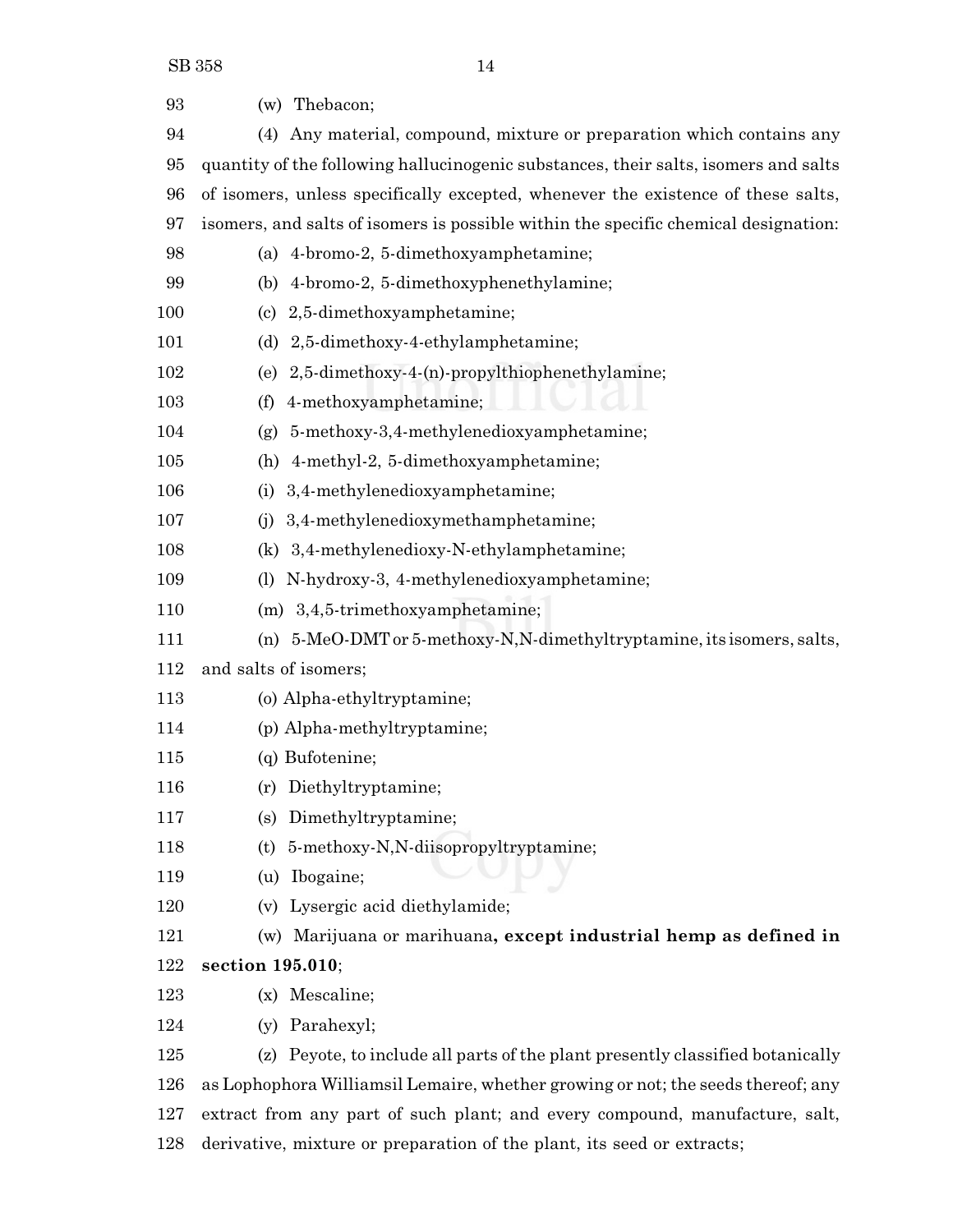| 129 | (aa) N-ethyl-3-piperidyl benzilate;                                              |
|-----|----------------------------------------------------------------------------------|
| 130 | (bb) N-methyl-3-piperidyl benzilate;                                             |
| 131 | (cc) Psilocybin;                                                                 |
| 132 | (dd) Psilocyn;                                                                   |
| 133 | (ee) Tetrahydrocannabinols naturally contained in a plant of the genus           |
| 134 | Cannabis (cannabis plant), except industrial hemp as defined in section          |
| 135 | 195.010, as well as synthetic equivalents of the substances contained in the     |
| 136 | cannabis plant, or in the resinous extractives of such plant, or synthetic       |
| 137 | substances, derivatives, and their isomers with similar chemical structure and   |
| 138 | pharmacological activity to those substances contained in the plant, such as the |
| 139 | following:                                                                       |
| 140 | a. 1 cis or trans tetrahydrocannabinol, and their optical isomers;               |
| 141 | b. 6 cis or trans tetrahydrocannabinol, and their optical isomers;               |
| 142 | c. 3,4 cis or trans tetrahydrocannabinol, and their optical isomers;             |
| 143 | d. Any compounds of these structures, regardless of numerical designation        |
| 144 | of atomic positions covered;                                                     |
| 145 | (ff) Ethylamine analog of phencyclidine;                                         |
| 146 | (gg) Pyrrolidine analog of phencyclidine;                                        |
| 147 | (hh) Thiophene analog of phencyclidine;                                          |
| 148 | 1-[1-(2-thienyl)cyclohexyl]pyrrolidine;<br>(i)                                   |
| 149 | Salvia divinorum;<br>(i)                                                         |
| 150 | (kk) Salvinorin A;                                                               |
| 151 | (ll) Synthetic cannabinoids:                                                     |
| 152 | a. Any compound structurally derived from 3-(1-naphthoyl)indole or               |
| 153 | 1H-indol-3-yl-(1-naphthyl)methane by substitution at the nitrogen atom of the    |
| 154 | indole ring by alkyl, haloalkyl, alkenyl, cycloalkylmethyl, cycloalkylethyl,     |
| 155 | 1-(N-methyl-2-piperidinyl)methyl or 2-(4-morpholinyl)ethyl group, whether or not |
| 156 | further substituted in the indole ring to any extent, whether or not substituted |
| 157 | in the naphthyl ring to any extent. Including, but not limited to:               |
| 158 | (i) JWH-007, or 1-pentyl-2-methyl-3- $(1$ -naphthoyl)indole;                     |
| 159 | JWH-015, or 1-propyl-2-methyl-3-(1-naphthoyl)indole;<br>(ii)                     |
| 160 | (iii) JWH-018, or 1-pentyl-3- $(1$ -naphthoyl)indole;                            |
| 161 | (iv) JWH-019, or 1-hexyl-3-(1-naphthoyl)indole;                                  |
| 162 | (v) JWH-073, or 1-butyl-3- $(1$ -naphthoyl)indole;                               |

- (vi) JWH-081, or 1-pentyl-3-(4-methoxy-1-naphthoyl)indole;
- (vii) JWH-098, or 1-pentyl-2-methyl-3-(4-methoxy-1-naphthoyl)indole;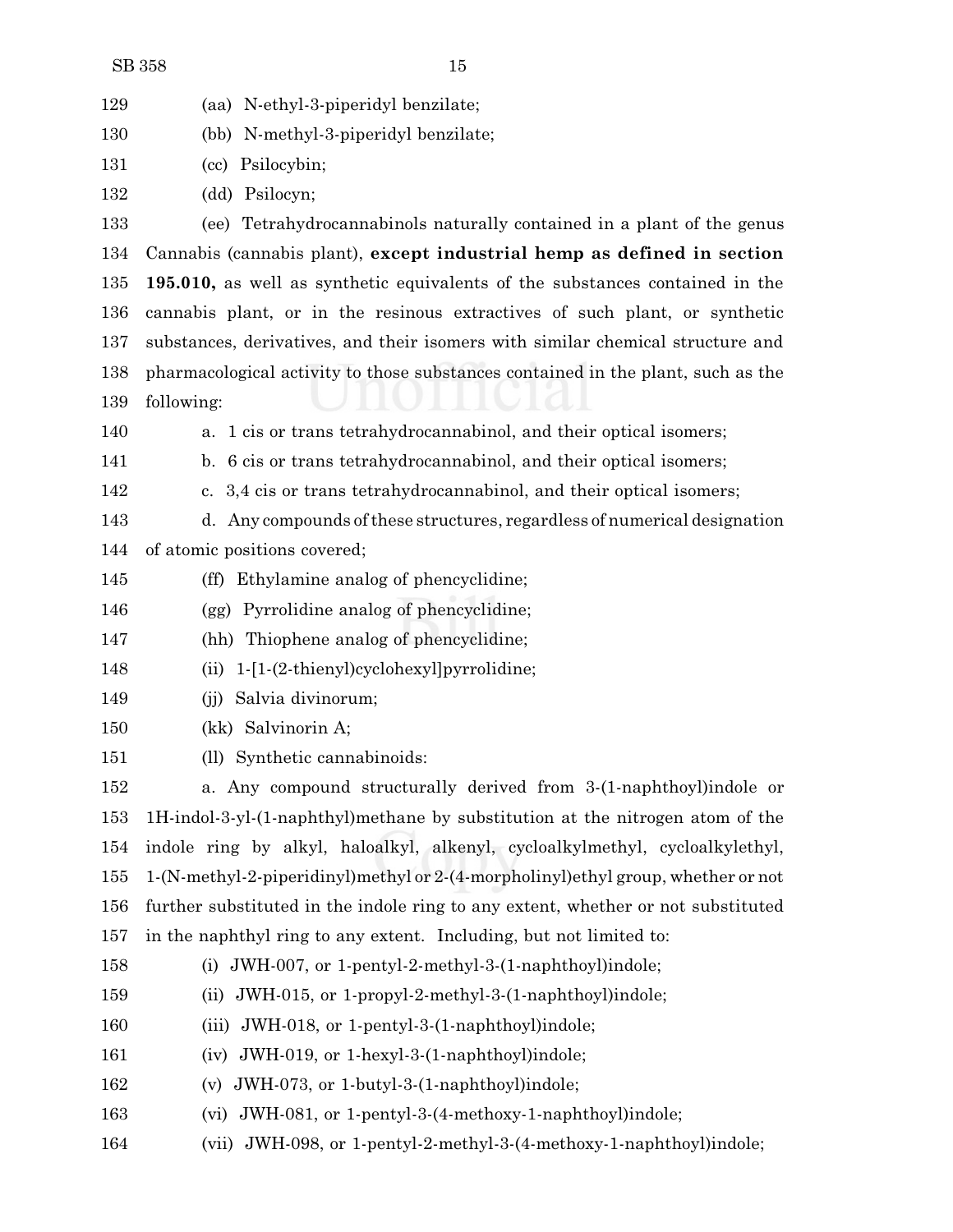(viii) JWH-122, or 1-pentyl-3-(4-methyl-1-naphthoyl)indole; (ix) JWH-164, or 1-pentyl-3-(7-methoxy-1-naphthoyl)indole; (x) JWH-200, or 1-(2-(4-(morpholinyl)ethyl))-3-(1-naphthoyl)indole; (xi) JWH-210, or 1-pentyl-3-(4-ethyl-1-naphthoyl)indole;

(xii) JWH-398, or 1-pentyl-3-(4-chloro-1-naphthoyl)indole;

 b. Any compound structurally derived from 3-(1-naphthoyl)pyrrole by substitution at the nitrogen atom of the pyrrole ring by alkyl, haloalkyl, alkenyl, cycloalkylmethyl, cycloalkylethyl, 1-(N-methyl-2-piperidinyl)methyl or 2-(4-morpholinyl)ethyl group, whether or not further substituted in the pyrrole ring to any extent, whether or not substituted in the naphthyl ring to any extent; c. Any compound structurally derived from 1-(1-naphthylmethyl)indene by substitution at the 3-position of the indene ring by alkyl, haloalkyl, alkenyl, cycloalkylmethyl, cycloalkylethyl, 1-(N-methyl-2-piperidinyl)methyl or 2-(4-morpholinyl)ethyl group, whether or not further substituted in the indene ring to any extent, whether or not substituted in the naphthyl ring to any extent; d. Any compound structurally derived from 3-phenylacetylindole by substitution at the nitrogen atom of the indole ring with alkyl, haloalkyl, alkenyl, cycloalkylmethyl, cycloalkylethyl, 1-(N-methyl-2-piperidinyl)methyl or 2-(4-morpholinyl)ethyl group, whether or not further substituted in the indole ring to any extent, whether or not substituted in the phenyl ring to any extent. Including, but not limited to:

(i) JWH-201, or 1-pentyl-3-(4-methoxyphenylacetyl)indole;

(ii) JWH-203, or 1-pentyl-3-(2-chlorophenylacetyl)indole;

(iii) JWH-250, or 1-pentyl-3-(2-methoxyphenylacetyl)indole;

(iv) JWH-251, or 1-pentyl-3-(2-methylphenylacetyl)indole;

(v) RCS-8, or 1-(2-cyclohexylethyl)-3-(2-methoxyphenylacetyl)indole;

 e. Any compound structurally derived from2-(3-hydroxycyclohexyl)phenol by substitution at the 5-position of the phenolic ring by alkyl, haloalkyl, alkenyl, cycloalkylmethyl, cycloalkylethyl, 1-(N-methyl-2-piperidinyl)methyl or 2-(4-morpholinyl)ethyl group, whether or not substituted in the cyclohexyl ring to any extent. Including, but not limited to:

196 (i) CP ,  $497$  & homologues, or  $2 \cdot [(1R,3S) - 3 -$  hydroxycyclohexyl]-5-(2-methyloctan-2-yl)phenol), where side chain n=5, and homologues where side chain n-4,6, or 7;

 f. Any compound containing a 3-(benzoyl)indole structure with substitution at the nitrogen atom of the indole ring by alkyl, haloalkyl, alkenyl,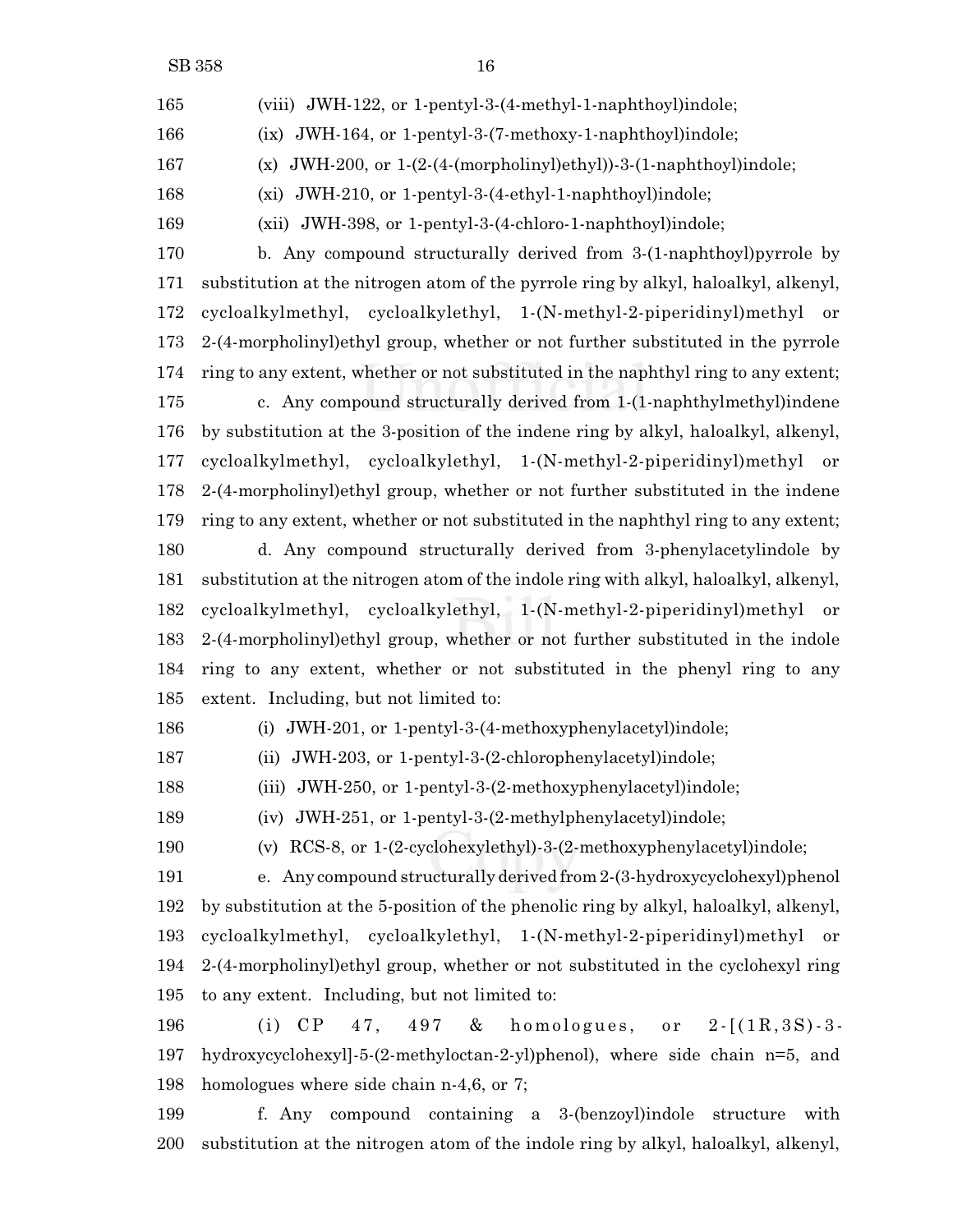cycloalkylmethyl, cycloalkylethyl, 1-(N-methyl-2-piperidinyl)methyl or 202 2-(4-morpholinyl)ethyl group, whether or not further substituted in the indole ring to any extent and whether or not substituted in the phenyl ring to any extent. Including, but not limited to:

(i) AM-694, or 1-(5-fluoropentyl)-3-(2-iodobenzoyl)indole;

(ii) RCS-4, or 1-pentyl-3-(4-methoxybenzoyl)indole;

 g. CP50,556-1, or [(6S,6aR,9R,10aR)-9-hydroxy-6-methyl-3-[(2R)-5-phenylpentan-2-yl]oxy-5,6,6a ,7,8,9,10,10a-octahydrophenanthridin-1-yl]acetate;

 h. HU-210,or(6aR,10aR)-9-(hydroxymethyl)-6,6-dimethyl-3-(2-methyloctan-2-yl)-6a,7,10,10 a-tetrahydrobenzo[c]chromen-1-ol;

 i. HU-211,orDexanabinol,(6aS,10aS)-9-(hydroxymethyl)-6,6-dimethyl-3-(2-methyloctan-2-yl )-6a,7,10,10a-tetrahydrobenzo[c]chromen-1-ol;

 j. CP 50,556-1, or [(6S,6aR,9R,10aR)-9-hydroxy-6-methyl-3-[(2R)-5-phenylpentan-2-yl]oxy-5,6,6a ,7,8,9,10,10a-octahydrophenanthridin-1-yl]acetate;

215 k. Dimethylheptylpyran, or DMHP;

 (5) Any material, compound, mixture or preparation containing any quantity of the following substances having a depressant effect on the central nervous system, including their salts, isomers and salts of isomers whenever the existence of these salts, isomers and salts of isomers is possible within the specific chemical designation:

- (a) Gamma-hydroxybutyric acid;
- (b) Mecloqualone;

(c) Methaqualone;

 (6) Any material, compound, mixture or preparation containing any quantity of the following substances having a stimulant effect on the central nervous system, including their salts, isomers and salts of isomers:

(a) Aminorex;

- (b) N-benzylpiperazine;
- (c) Cathinone;
- (d) Fenethylline;
- (e) 3-Fluoromethcathinone;
- (f) 4-Fluoromethcathinone;
- (g) Mephedrone, or 4-methylmethcathinone;
- (h) Methcathinone;
- (i) 4-methoxymethcathinone;
- (j) (+,-)cis-4-methylaminorex((+,-)cis-4,5-dihydro-4-methyl-5-phenyl-2-oxazolamine);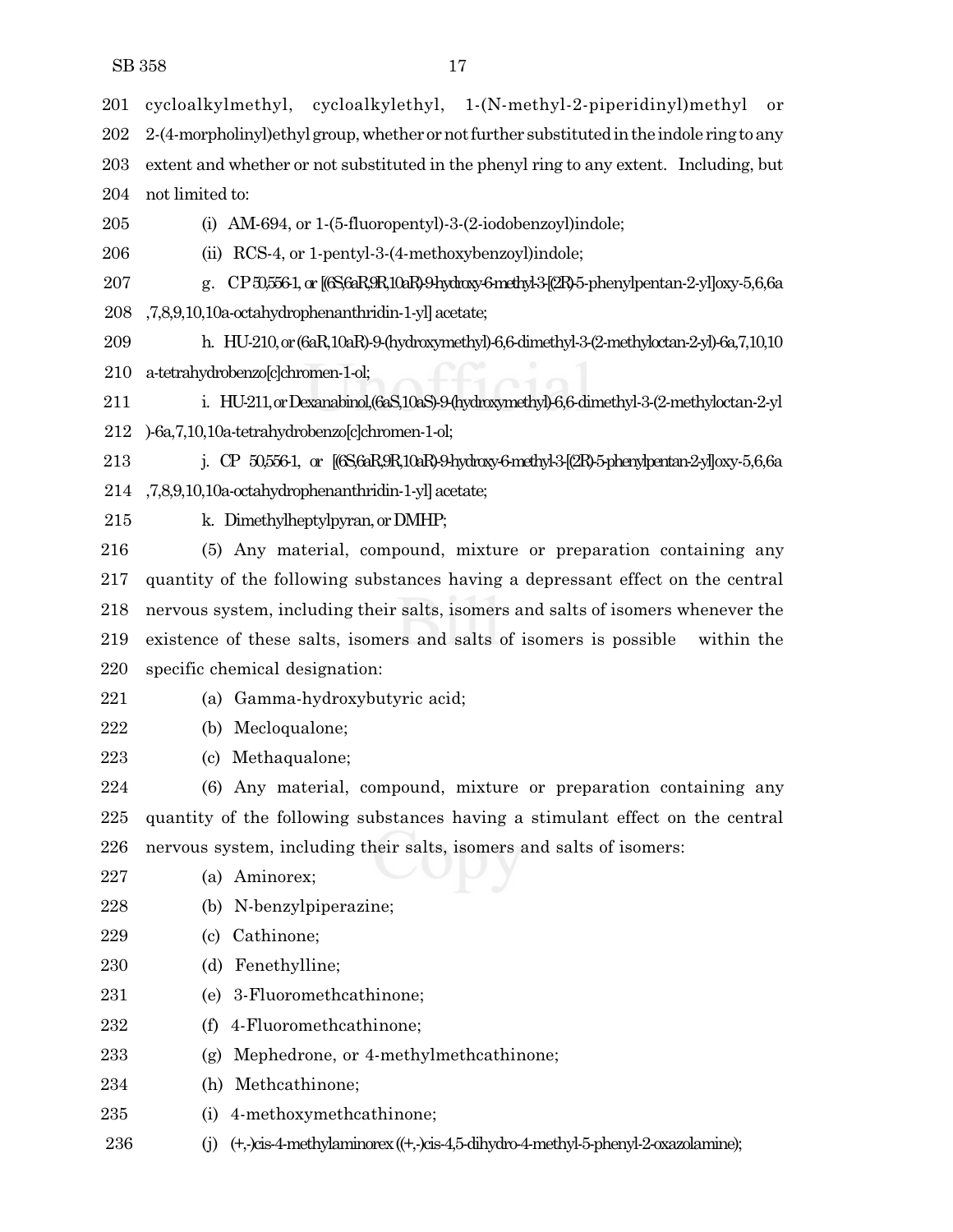237 (k) Methylenedioxypyrovalerone, MDPV, or (1-(1,3-Benzodioxol-5-yl)-2-(1-pyrrolidinyl)-1-pentanone; (l) Methylone, or 3,4-Methylenedioxymethcathinone; (m) 4-Methyl-alpha-pyrrolidinobutiophenone, or MPBP;

(n) N-ethylamphetamine;

(o) N,N-dimethylamphetamine;

 (7) A temporary listing of substances subject to emergency scheduling under federal law shall include any material, compound, mixture or preparation which contains any quantity of the following substances:

 (a) N-(1-benzyl-4-piperidyl)-N phenylpropanamide (benzylfentanyl), its optical isomers, salts and salts of isomers;

 (b) N-(1-(2-thienyl)methyl-4-piperidyl)-N-phenylpropanamide(thenylfentanyl), its optical isomers, salts and salts of isomers;

 (8) Khat, to include all parts of the plant presently classified botanically as catha edulis, whether growing or not; the seeds thereof; any extract from any part of such plant; and every compound, manufacture, salt, derivative, mixture, or preparation of the plant, its seed or extracts.

 3. The department of health and senior services shall place a substance in Schedule II if it finds that:

(1) The substance has high potential for abuse;

 (2) The substance has currently accepted medical use in treatment in the United States, or currently accepted medical use with severe restrictions; and

 (3) The abuse of the substance may lead to severe psychic or physical dependence.

 4. The controlled substances listed in this subsection are included in Schedule II:

 (1) Any ofthe following substances whether produced directly or indirectly by extraction from substances of vegetable origin, or independently by means of chemical synthesis, or by combination of extraction and chemical synthesis:

 (a) Opium and opiate and any salt, compound, derivative or preparation of opium or opiate, excluding apomorphine, thebaine-derived butorphanol, dextrorphan, nalbuphine, nalmefene, naloxone and naltrexone, and their respective salts but including the following:

a. Raw opium;

b. Opium extracts;

c. Opium fluid;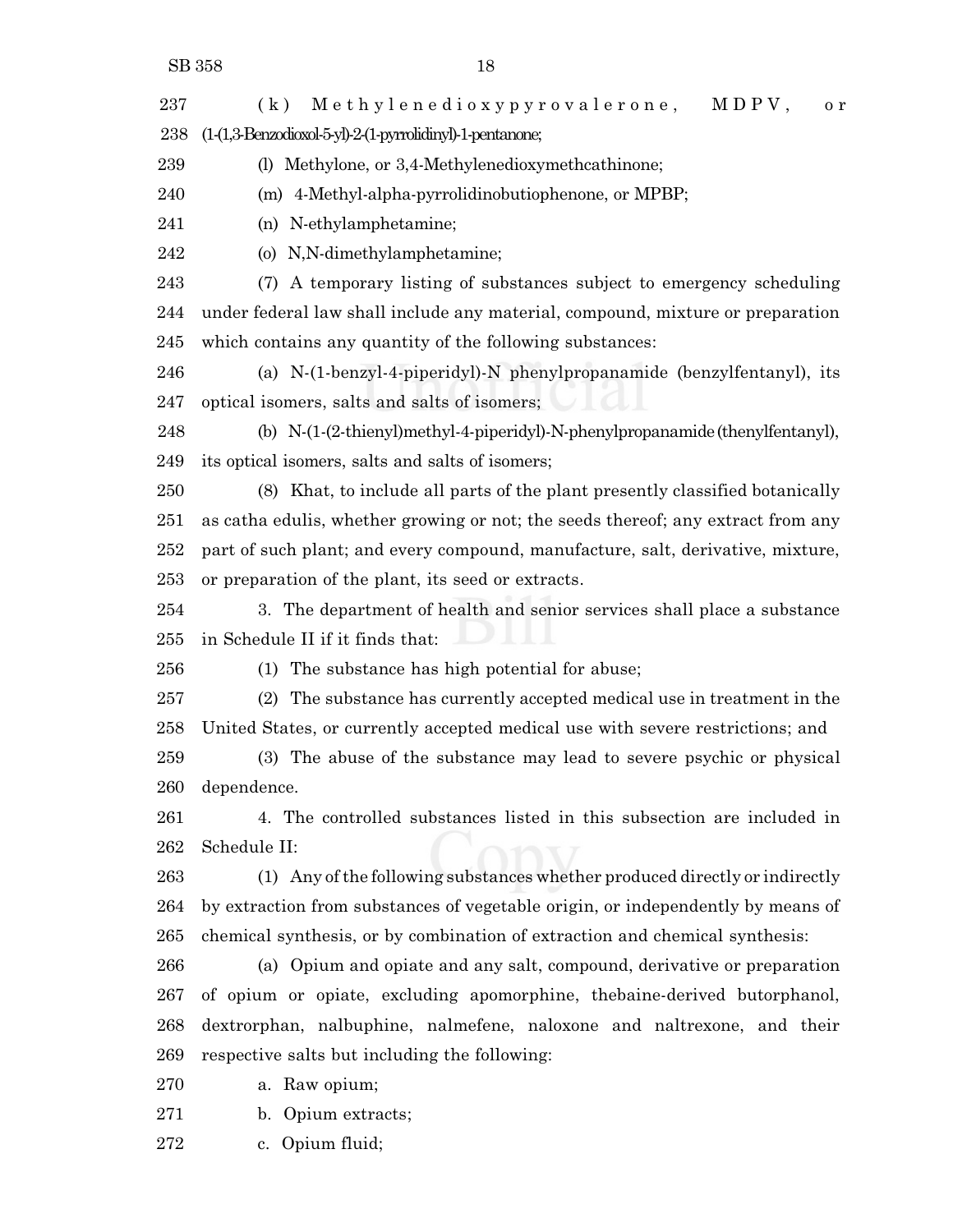| 273 | d. Powdered opium;                                                                |
|-----|-----------------------------------------------------------------------------------|
| 274 | e. Granulated opium;                                                              |
| 275 | f. Tincture of opium;                                                             |
| 276 | Codeine;<br>g.                                                                    |
| 277 | h. Ethylmorphine;                                                                 |
| 278 | <i>i.</i> Etorphine hydrochloride;                                                |
| 279 | Hydrocodone;                                                                      |
| 280 | k. Hydromorphone;                                                                 |
| 281 | l. Metopon;                                                                       |
| 282 | m. Morphine;                                                                      |
| 283 | n. Oxycodone;                                                                     |
| 284 | o. Oxymorphone;                                                                   |
| 285 | p. Thebaine;                                                                      |
| 286 | (b) Any salt, compound, derivative, or preparation thereof which is               |
| 287 | chemically equivalent or identical with any of the substances referred to in this |

subdivision, but not including the isoquinoline alkaloids of opium;

(c) Opium poppy and poppy straw;

 (d) Coca leaves and any salt, compound, derivative, or preparation of coca leaves, and any salt, compound, derivative, or preparation thereof which is chemically equivalent or identical with any of these substances, but not including decocainized coca leaves or extractions which do not contain cocaine or ecgonine;

 (e) Concentrate of poppy straw (the crude extract of poppy straw in either liquid, solid or powder form which contains the phenanthrene alkaloids of the opium poppy);

 (2) Any of the following opiates, including their isomers, esters, ethers, salts, and salts of isomers, whenever the existence of these isomers, esters, ethers and salts is possible within the specific chemical designation, dextrorphan and levopropoxyphene excepted:

- (a) Alfentanil;
- (b) Alphaprodine;
- (c) Anileridine;
- (d) Bezitramide;
- (e) Bulk dextropropoxyphene;
- (f) Carfentanil;
- (g) Dihydrocodeine;
- (h) Diphenoxylate;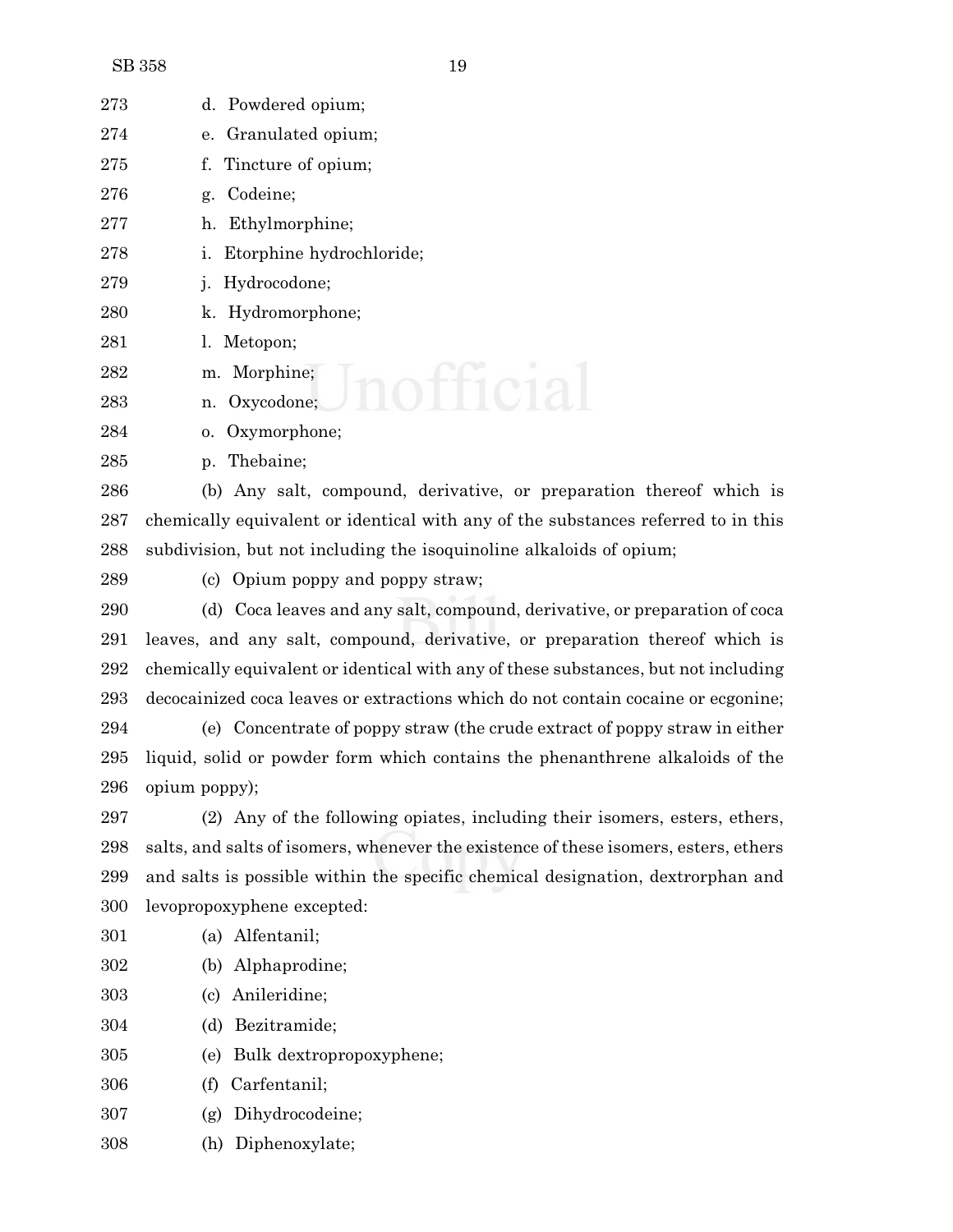| 309      | Fentanyl;<br>(i)                                                                |
|----------|---------------------------------------------------------------------------------|
| 310      | Isomethadone;<br>(i)                                                            |
| 311      | Levo-alphacetylmethadol;<br>(k)                                                 |
| $^{312}$ | Levomethorphan;<br>(1)                                                          |
| 313      | (m) Levorphanol;                                                                |
| 314      | Metazocine;<br>(n)                                                              |
| 315      | Methadone;<br>$\circ$                                                           |
| 316      | Meperidine;<br>(p)                                                              |
| 317      | Methadone-Intermediate,<br>4-cyano-2-dimethylamino-4,<br>(q)                    |
| 318      | 4-diphenylbutane;                                                               |
| 319      | Moramide-Intermediate, 2-methyl-3-morpholino-1,<br>(r)                          |
| 320      | 1-diphenylpropane--carboxylic acid;                                             |
| 321      | (s) Pethidine (meperidine);                                                     |
| $322\,$  | Pethidine-Intermediate-A, 4-cyano-1-methyl-4-phenylpiperidine;<br>(t)           |
| $323\,$  | Pethidine-Intermediate-B, ethyl-4-phenylpiperidine-4-carboxylate;<br>(u)        |
| 324      | Pethidine-Intermediate-C, 1-methyl-4-phenylpiperdine-4-carboxylic<br>(v)        |
| 325      | acid;                                                                           |
| 326      | Phenazocine;<br>(w)                                                             |
| 327      | Piminodine;<br>(x)                                                              |
| 328      | Racemethorphan;<br>(v)                                                          |
| 329      | Racemorphan;<br>(z)                                                             |
| 330      | (aa) Remifentanil;                                                              |
| 331      | (bb) Sufentanil;                                                                |
| 332      | (cc) Tapentadol;                                                                |
| 333      | (3) Any material, compound, mixture, or preparation which contains any          |
| 334      | quantity of the following substances having a stimulant effect on the central   |
| 335      | nervous system:                                                                 |
| 336      | (a) Amphetamine, its salts, optical isomers, and salts of its optical           |
| 337      | isomers;                                                                        |
| 338      | Lisdexamfetamine, its salts, isomers, and salts of its isomers;<br>(b)          |
| 339      | Methamphetamine, its salts, isomers, and salts of its isomers;<br>(c)           |
| 340      | Phenmetrazine and its salts;<br>(d)                                             |
| 341      | Methylphenidate;<br>(e)                                                         |
| 342      | (4) Any material, compound, mixture, or preparation which contains any          |
| 343      | quantity of the following substances having a depressant effect on the central  |
| 344      | nervous system, including its salts, isomers, and salts of isomers whenever the |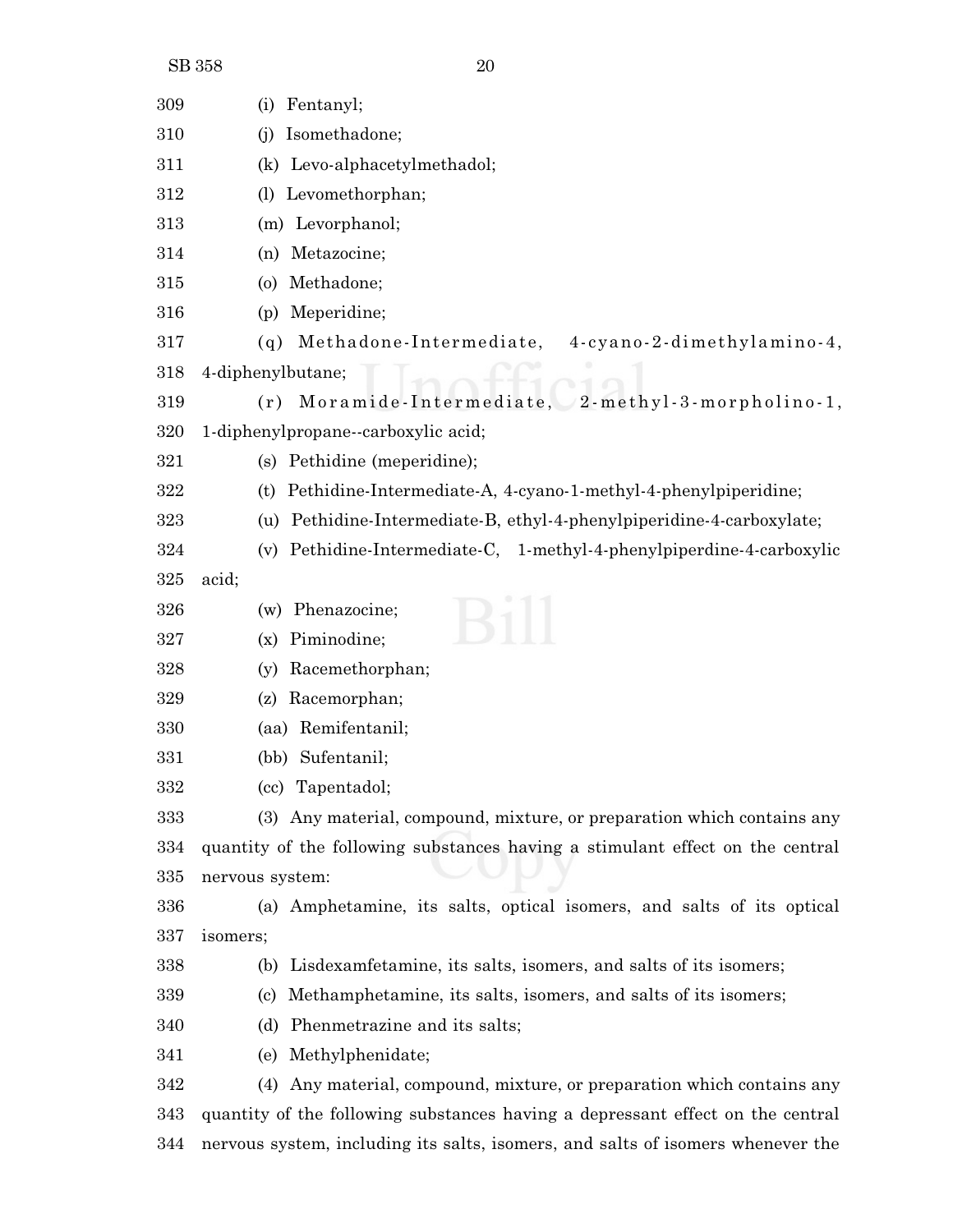| 345 | existence of those salts, isomers, and salts of isomers is possible within the    |
|-----|-----------------------------------------------------------------------------------|
| 346 | specific chemical designation:                                                    |
| 347 | (a) Amobarbital;                                                                  |
| 348 | (b) Glutethimide;                                                                 |
| 349 | (c) Pentobarbital;                                                                |
| 350 | (d) Phencyclidine;                                                                |
| 351 | (e) Secobarbital;                                                                 |
| 352 | Any material or compound which contains any quantity of nabilone;<br>(5)          |
| 353 | (6) Any material, compound, mixture, or preparation which contains any            |
| 354 | quantity of the following substances:                                             |
| 355 | (a) Immediate precursor to amphetamine and methamphetamine:                       |
| 356 | Phenylacetone;                                                                    |
| 357 | (b) Immediate precursors to phencyclidine (PCP):                                  |
| 358 | a. 1-phenylcyclohexylamine;                                                       |
| 359 | b. 1-piperidinocyclohexanecarbonitrile (PCC);                                     |
| 360 | (7) Any material, compound, mixture, or preparation which contains any            |
| 361 | quantity of the following alkyl nitrites:                                         |
| 362 | (a) Amyl nitrite;                                                                 |
| 363 | (b) Butyl nitrite.                                                                |
| 364 | 5. The department of health and senior services shall place a substance           |
| 365 | in Schedule III if it finds that:                                                 |
| 366 | (1) The substance has a potential for abuse less than the substances listed       |
| 367 | in Schedules I and II;                                                            |
| 368 | (2) The substance has currently accepted medical use in treatment in the          |
| 369 | United States; and                                                                |
| 370 | (3) Abuse of the substance may lead to moderate or low physical                   |
| 371 | dependence or high psychological dependence.                                      |
| 372 | 6. The controlled substances listed in this subsection are included in            |
| 373 | Schedule III:                                                                     |
| 374 | (1) Any material, compound, mixture, or preparation which contains any            |
| 375 | quantity of the following substances having a potential for abuse associated with |
| 376 | a stimulant effect on the central nervous system:                                 |
| 377 | (a) Benzphetamine;                                                                |
| 378 | Chlorphentermine;<br>(b)                                                          |
| 379 | Clortermine;<br>(c)                                                               |
| 380 | (d) Phendimetrazine;                                                              |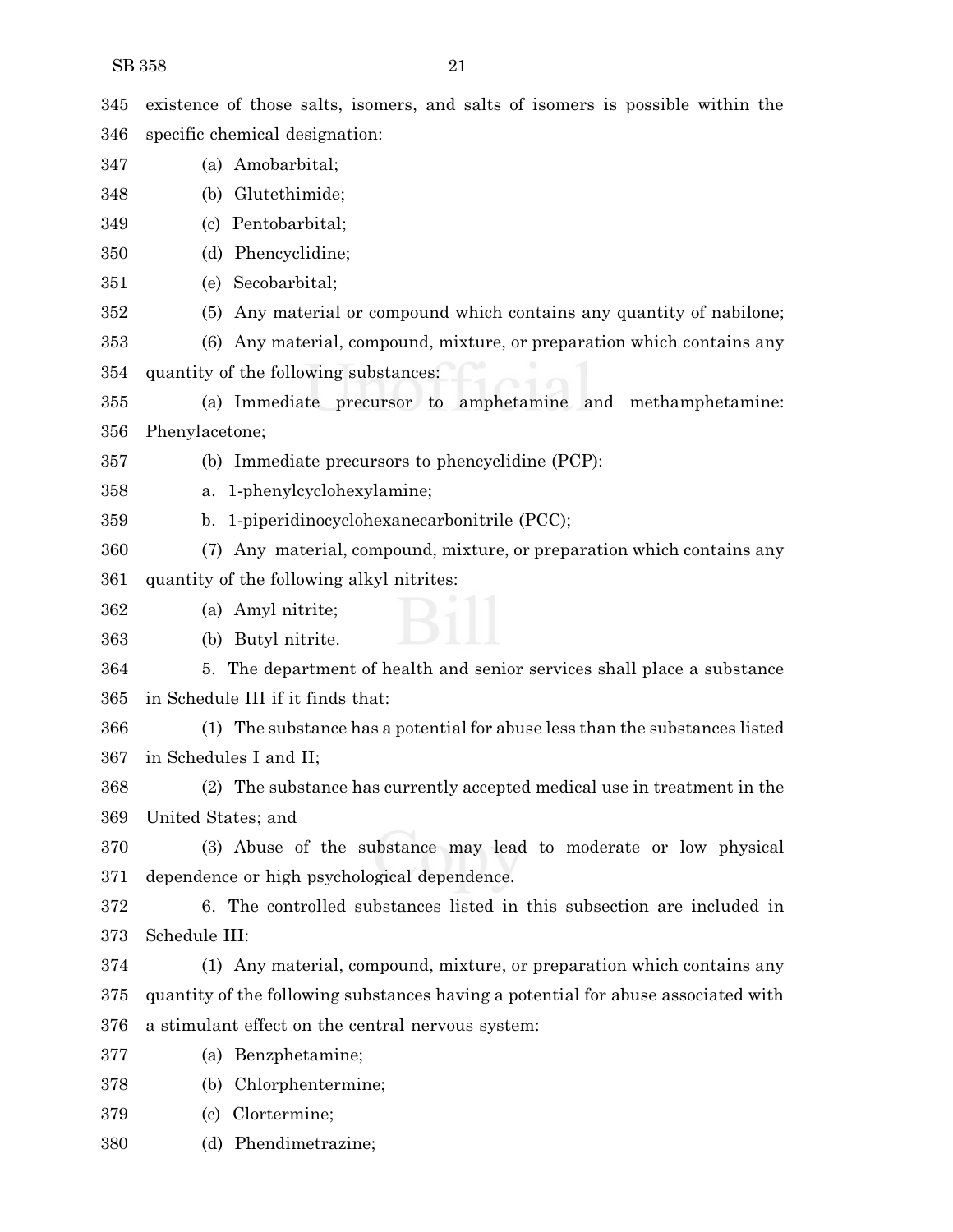(2) Any material, compound, mixture or preparation which contains any quantity or salt of the following substances or salts having a depressant effect on the central nervous system:

 (a) Any material, compound, mixture or preparation which contains any quantity or salt of the following substances combined with one or more active medicinal ingredients:

a. Amobarbital;

b. Secobarbital;

c. Pentobarbital;

 (b) Any suppository dosage form containing any quantity or salt of the following:

a. Amobarbital;

b. Secobarbital;

c. Pentobarbital;

 (c) Any substance which contains any quantity of a derivative of barbituric acid or its salt;

(d) Chlorhexadol;

(e) Embutramide;

 (f) Gamma hydroxybutyric acid and its salts, isomers, and salts of isomers contained in a drug product for which an application has been approved under Section 505 of the federal Food, Drug, and Cosmetic Act;

(g) Ketamine, its salts, isomers, and salts of isomers;

(h) Lysergic acid;

(i) Lysergic acid amide;

(j) Methyprylon;

(k) Sulfondiethylmethane;

(l) Sulfonethylmethane;

(m) Sulfonmethane;

(n) Tiletamine and zolazepam or any salt thereof;

(3) Nalorphine;

 (4) Any material, compound, mixture, or preparation containing limited quantities of any of the following narcotic drugs or their salts:

 (a) Not more than 1.8 grams of codeine per one hundred milliliters or not more than ninety milligrams per dosage unit, with an equal or greater quantity of an isoquinoline alkaloid of opium;

(b) Not more than 1.8 grams of codeine per one hundred milliliters or not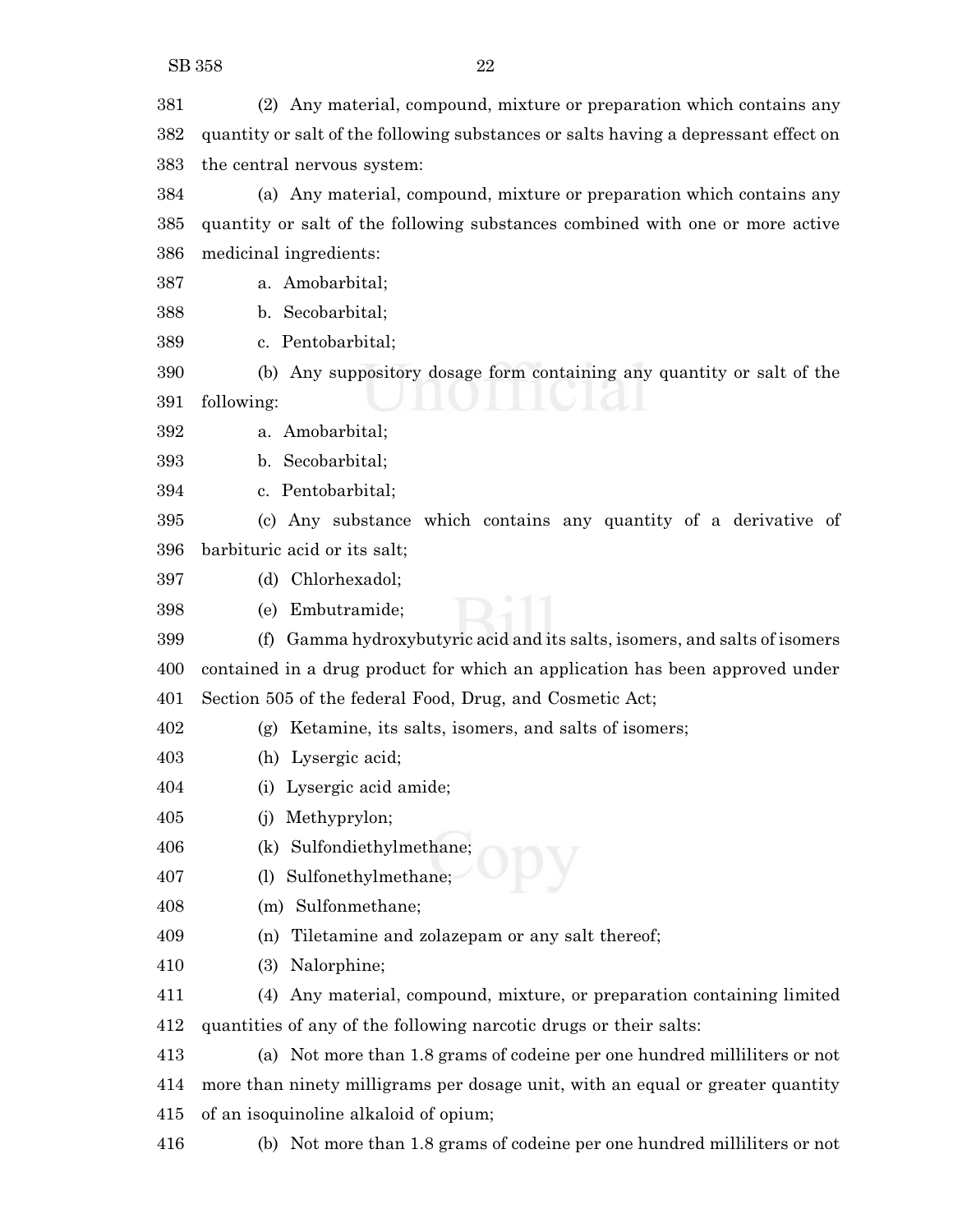more than ninety milligrams per dosage unit with one or more active, nonnarcotic ingredients in recognized therapeutic amounts;

 (c) Not more than three hundred milligrams of hydrocodone per one hundred milliliters or not more than fifteen milligrams per dosage unit, with a fourfold or greater quantity of an isoquinoline alkaloid of opium;

 (d) Not more than three hundred milligrams of hydrocodone per one hundred milliliters or not more than fifteen milligrams per dosage unit, with one or more active nonnarcotic ingredients in recognized therapeutic amounts;

 (e) Not more than 1.8 grams of dihydrocodeine per one hundred milliliters or not more than ninety milligrams per dosage unit, with one or more active nonnarcotic ingredients in recognized therapeutic amounts;

 (f) Not more than three hundred milligrams of ethylmorphine per one hundred milliliters or not more than fifteen milligrams per dosage unit, with one or more active, nonnarcotic ingredients in recognized therapeutic amounts;

 (g) Not more than five hundred milligrams of opium per one hundred milliliters or per one hundred grams or not more than twenty-five milligrams per dosage unit, with one or more active nonnarcotic ingredients in recognized therapeutic amounts;

 (h) Not more than fifty milligrams of morphine per one hundred milliliters or per one hundred grams, with one or more active, nonnarcotic ingredients in recognized therapeutic amounts;

 (5) Any material, compound, mixture, or preparation containing any ofthe following narcotic drugs or their salts, as set forth in subdivision (6) of this subsection; buprenorphine;

 (6) Anabolic steroids. Any drug or hormonal substance, chemically and pharmacologically related to testosterone (other than estrogens, progestins, 443 corticosteroids, and dehydroepiandrosterone) that promotes muscle growth, except an anabolic steroid which is expressly intended for administration through implants to cattle or other nonhuman species and which has been approved by the Secretary of Health and Human Services for that administration. If any person prescribes, dispenses, or distributes such steroid for human use, such person shall be considered to have prescribed, dispensed, or distributed an anabolic steroid within the meaning of this subdivision. Unless specifically excepted or unless listed in another schedule, any material, compound, mixture or preparation containing any quantity of the following substances, including its salts, esters and ethers: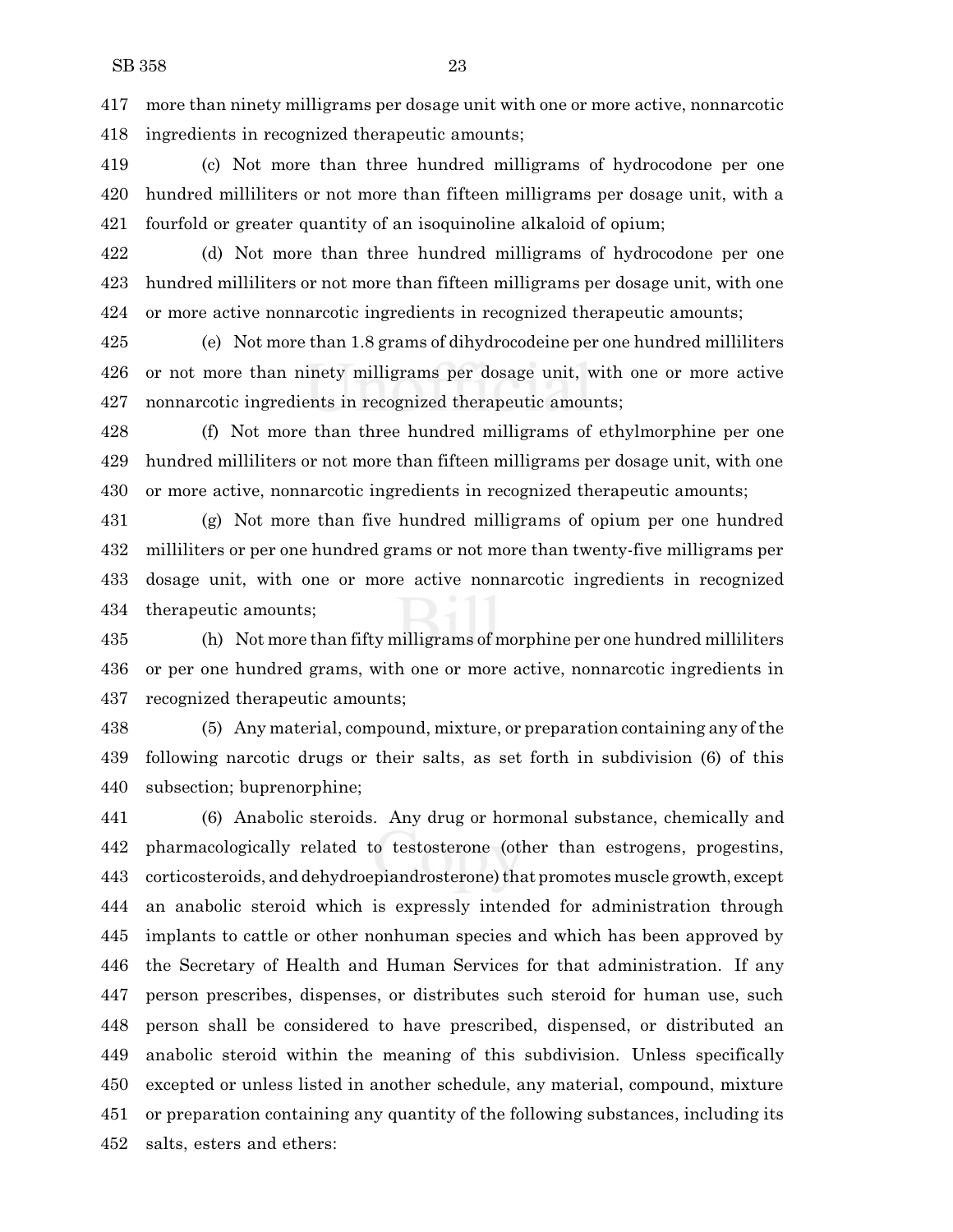| 453 | (a) $36,17$ -dihydroxy-5a-androstane;                                                               |
|-----|-----------------------------------------------------------------------------------------------------|
| 454 | 3a, 178-dihydroxy-5a-androstane;<br>(b)                                                             |
| 455 | 5α-androstan-3,17-dione;<br>(c)                                                                     |
| 456 | 1-androstenediol (36,176-dihydroxy-5a-androst-1-ene);<br>(d)                                        |
| 457 | 1-androstenediol (3a,178-dihydroxy-5a-androst-1-ene);<br>(e)                                        |
| 458 | 4-androstenediol (36,176-dihydroxy-androst-4-ene);<br>(f)                                           |
| 459 | 5-androstenediol (38,178-dihydroxy-androst-5-ene);<br>(g)                                           |
| 460 | 1-androstenedione $([5\alpha]$ -androst-1-en-3,17-dione);<br>(h)                                    |
| 461 | 4-androstenedione (androst-4-en-3,17-dione);<br>(i)                                                 |
| 462 | 5-androstenedione (androst-5-en-3,17-dione);<br>(i)                                                 |
| 463 | Bolasterone (7a, 17a-dimethyl-178-hydroxyandrost-4-en-3-one);<br>(k)                                |
| 464 | Boldenone (178-hydroxyandrost-1,4,-diene-3-one);<br>(1)                                             |
| 465 | (m) Boldione;                                                                                       |
| 466 | Calusterone (78, 17a-dimethyl-178-hydroxyandrost-4-en-3-one);<br>(n)                                |
| 467 | (o) Clostebol (4-chloro-178-hydroxyandrost-4-en-3-one);                                             |
| 468 | Dehydrochloromethyltestosterone<br>(p)                                                              |
| 469 | (4-chloro-178-hydroxy-17a-methyl-androst-1,4-dien-3-one);                                           |
| 470 | (q) Desoxymethyltestosterone;                                                                       |
| 471 | $(r)$ $\Delta 1$ -dihydrotestosterone (a.k.a. '1-testosterone')(178-hydroxy-5a-androst-1-en-3-one); |
| 472 | (s) 4-dihydrotestosterone (178-hydroxy-androstan-3-one);                                            |
| 473 | Drostanolone (178-hydroxy-2a-methyl-5a-androstan-3-one);<br>(t)                                     |
| 474 | Ethylestrenol (17a-ethyl-178-hydroxyestr-4-ene);<br>(u)                                             |
| 475 | Fluoxymesterone (9-fluoro-17a-methyl-116,176-dihydroxyandrost-4-en-3-one);<br>(v)                   |
| 476 | (w) Formebolone (2-formyl-17a-methyl-11a,178-dihydroxyandrost-1,4-dien-3-one);                      |
| 477 | Furazabol (17a-methyl-178-hydroxyandrostano[2,3-c]-furazan);<br>(x)                                 |
| 478 | 138-ethyl-178-hydroxygon-4-en-3-one;<br>(y)                                                         |
| 479 | 4-hydroxytestosterone (4,178-dihydroxy-androst-4-en-3-one);<br>(z)                                  |
| 480 | (aa) 4-hydroxy-19-nortestosterone (4,178-dihydroxy-estr-4-en-3-one);                                |
| 481 | (bb) Mestanolone (17a-methyl-178-hydroxy-5-androstan-3-one);                                        |
| 482 | (cc) Mesterolone (1amethyl-176-hydroxy-[5a]-androstan-3-one);                                       |
| 483 | (dd) Methandienone (17a-methyl-178-hydroxyandrost-1,4-dien-3-one);                                  |
| 484 | Methandriol (17a-methyl-36,176-dihydroxyandrost-5-ene);<br>(ee)                                     |
| 485 | Methenolone (1-methyl-178-hydroxy-5a-androst-1-en-3-one);<br>(ff)                                   |
| 486 | 17a-methyl-36,176-dihydroxy-5a-androstane);<br>(gg)                                                 |
| 487 | 17α-methyl-3α,17β-dihydroxy-5a-androstane);<br>(hh)                                                 |
| 488 | 17α-methyl-3β,17β-dihydroxyandrost-4-ene;<br>(ii)                                                   |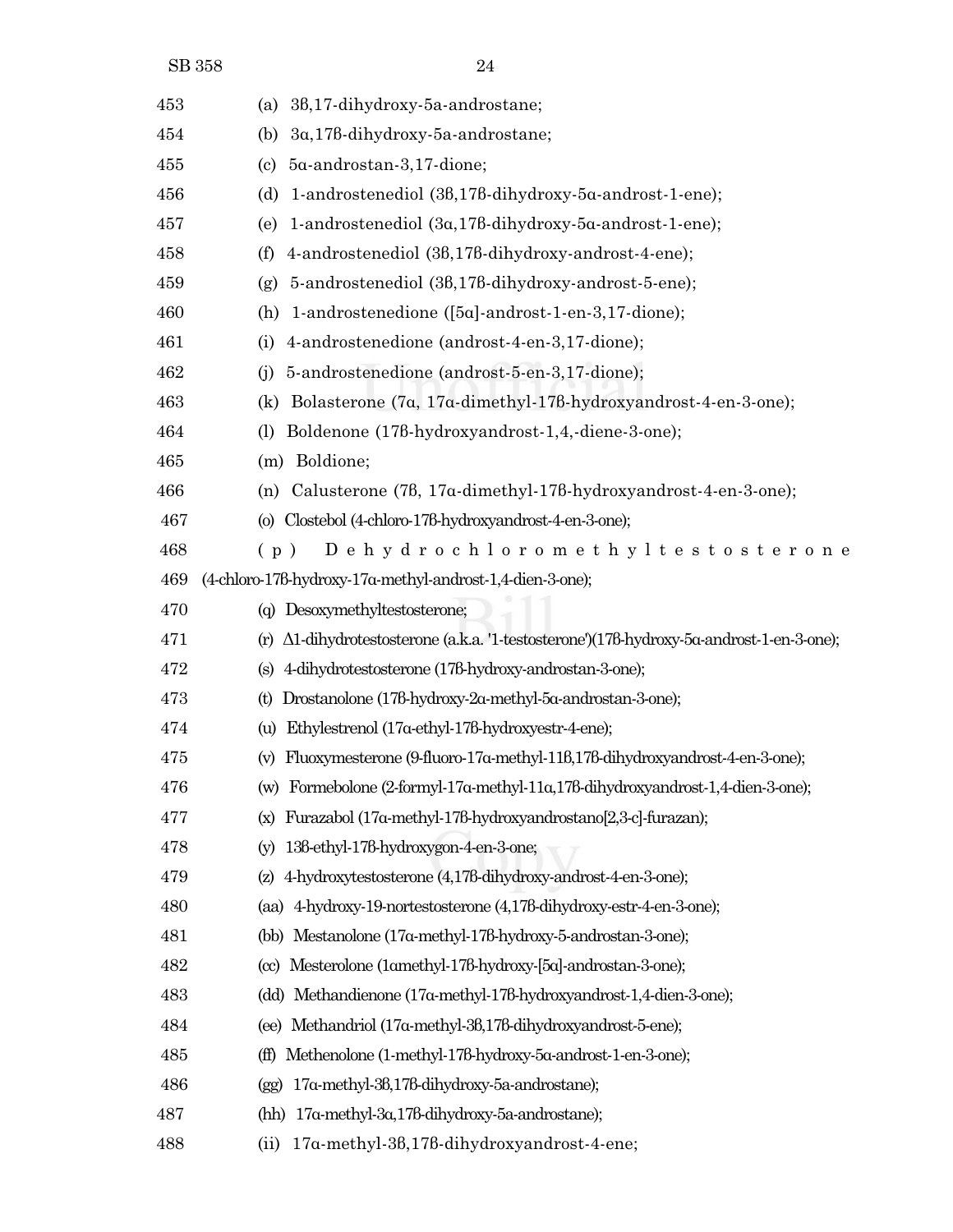| 489 | 17a - methyl-4-hydroxynandrolone<br>(i j)                                              |
|-----|----------------------------------------------------------------------------------------|
| 490 | (17a-methyl-4-hydroxy-178-hydroxyestr-4-en-3-one);                                     |
| 491 | (kk) Methyldienolone (17a-methyl-178-hydroxyestra-4,9(10)-dien-3-one);                 |
| 492 | (ll) Methyltrienolone $(17a$ -methyl-178-hydroxyestra-4,9-11-trien-3-one);             |
| 493 | (mm) Methyltestosterone $(17a$ -methyl-178-hydroxyandrost-4-en-3-one);                 |
| 494 | (nn) Mibolerone $(7\alpha, 17\alpha$ -dimethyl-178-hydroxyestr-4-en-3-one);            |
| 495 | $17a$ - methyl- $\Delta$ 1-dihydrotestosterone<br>(00)                                 |
| 496 | (17bß-hydroxy-17a-methyl-5a-androst-1-en-3-one) (a.k.a. '17-a-methyl-1-testosterone'); |
| 497 | (pp) Nandrolone (178-hydroxyestr-4-ene-3-one);                                         |
| 498 | 19-nor-4-androstenediol (38,176-dihydroxyestr-4-ene);<br>(qq)                          |
| 499 | 19-nor-4-androstenediol (3a,178-dihydroxyestr-4-ene);<br>(rr)                          |
| 500 | 19-nor-4,9(10)-androstadienedione;<br>(s <sub>s</sub> )                                |
| 501 | (tt) 19-nor-5-androstenediol (36,176-dihydroxyestr-5-ene);                             |
| 502 | (uu) $19$ -nor-5-androstenediol $(3\alpha, 17\beta$ -dihydroxyestr-5-ene);             |
| 503 | (vv) 19-nor-4-androstenedione (estr-4-en-3,17-dione);                                  |
| 504 | (ww) 19-nor-5-androstenedione (estr-5-en-3,17-dione);                                  |
| 505 | (xx) Norbolethone (136,17a-diethyl-176-hydroxygon-4-en-3-one);                         |
| 506 | (yy) Norclostebol (4-chloro-176-hydroxyestr-4-en-3-one);                               |
| 507 | (zz) Norethandrolone (17a-ethyl-178-hydroxyestr-4-en-3-one);                           |
| 508 | (aaa) Normethandrolone (17a-methyl-178-hydroxyestr-4-en-3-one);                        |
| 509 | (bbb) Oxandrolone (17a-methyl-178-hydroxy-2-oxa-[5a]-androstan-3-one);                 |
| 510 | (ccc) Oxymesterone (17a-methyl-4,178-dihydroxyandrost-4-en-3-one);                     |
| 511 | (ddd) Oxymethalone (17a-methyl-2-hydroxymethylene-178-hydroxy-[5a]-androstan-3-one);   |
| 512 | (eee) Stanozolol (17a-methyl-178-hydroxy-[5a]-androst-2-eno[3,2-c]-pyrazole);          |
| 513 | (fff) Stenbolone (178-hydroxy-2-methyl-[5a]-androst-1-en-3-one);                       |
| 514 | (ggg) Testolactone (13-hydroxy-3-oxo-13,17-secoandrosta-1,4-dien-17-oic acid           |
| 515 | lactone);                                                                              |
| 516 | (hhh) Testosterone (178-hydroxyandrost-4-en-3-one);                                    |
| 517 | Tetrahydrogestrinone (136,17a-diethyl-178-hydroxygon-4,9,11-trien-3-one);<br>(iii)     |
| 518 | Trenbolone (178-hydroxyestr-4,9,11-trien-3-one);<br>(iii)                              |
| 519 | (kkk) Any salt, ester, or ether of a drug or substance described or listed in this     |
| 520 | subdivision, except an anabolic steroid which is expressly intended for administration |
| 521 | through implants to cattle or other nonhuman species and which has been approved by    |
| 522 | the Secretary of Health and Human Services for that administration;                    |
| 523 | Dronabinol (synthetic) in sesame oil and encapsulated in a soft gelatin<br>(7)         |
| 524 | capsule in a United States Food and Drug Administration approved drug product;         |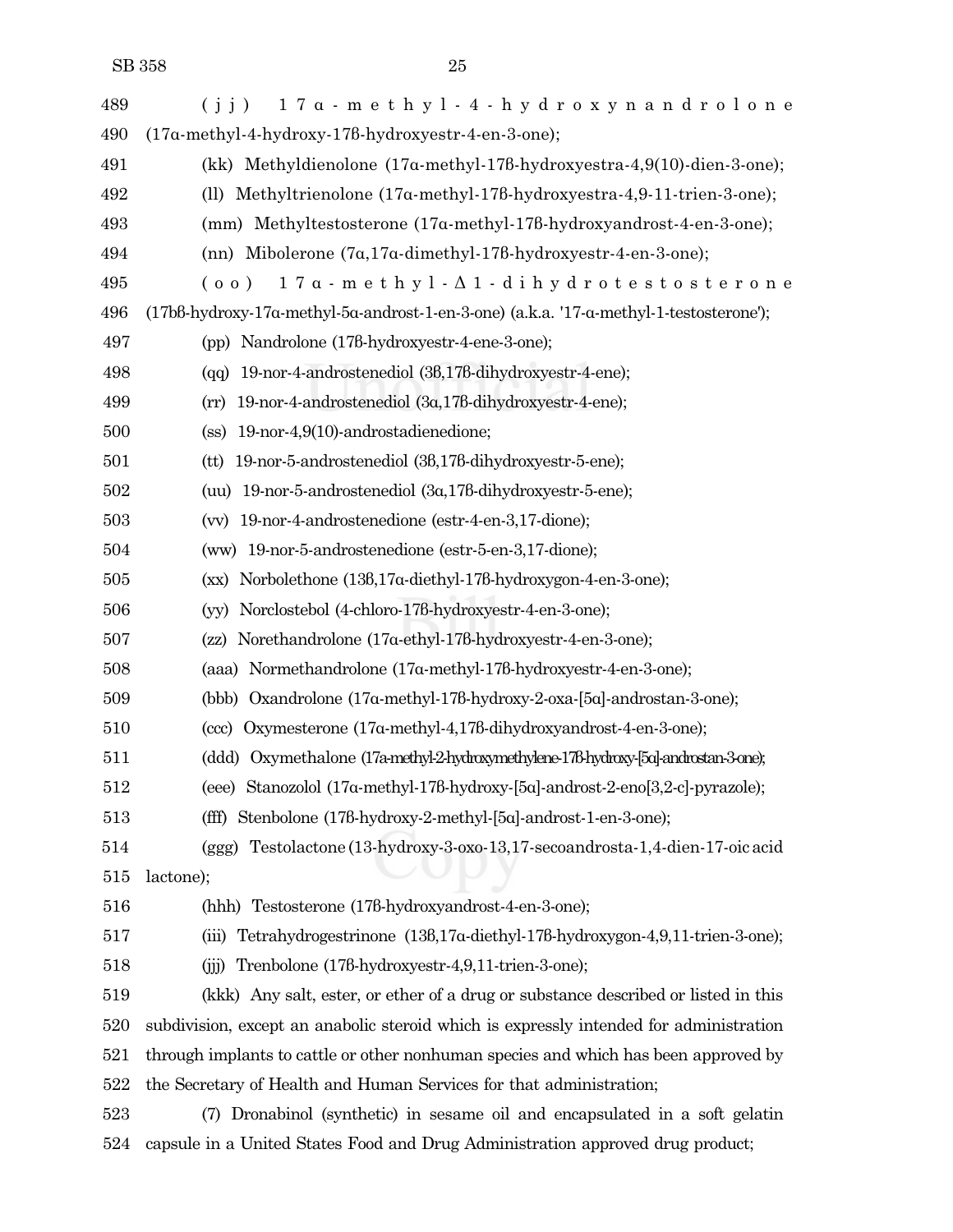SB 358 26

 (8) The department of health and senior services may except by rule any compound, mixture, or preparation containing any stimulant or depressant substance listed in subdivisions (1) and (2) of this subsection from the application of all or any part of sections 195.010 to 195.320 if the compound, mixture, or preparation contains one or more active medicinal ingredients not having a stimulant or depressant effect on the central nervous system, and if the admixtures are included therein in combinations, quantity, proportion, or concentration that vitiate the potential for abuse of the substances which have a stimulant or depressant effect on the central nervous system.

 7. The department of health and senior services shall place a substance in Schedule IV if it finds that:

 (1) The substance has a low potential for abuse relative to substances in Schedule III;

 (2) The substance has currently accepted medical use in treatmentin the United States; and

 (3) Abuse of the substance may lead to limited physical dependence or psychological dependence relative to the substances in Schedule III.

 8. The controlled substances listed in this subsection are included in Schedule IV:

 (1) Any material, compound, mixture, or preparation containing any of the following narcotic drugs or their salts calculated as the free anhydrous base or alkaloid, in limited quantities as set forth below:

 (a) Not more than one milligram of difenoxin and not less than twenty-five micrograms of atropine sulfate per dosage unit;

 (b) Dextropropoxyphene (alpha-(+)-4-dimethylamino-1, 2-diphenyl-3-methyl-2- propionoxybutane);

 (c) Any of the following limited quantities of narcotic drugs or their salts, which shall include one or more nonnarcotic active medicinal ingredients in sufficient proportion to confer upon the compound, mixture or preparation valuable medicinal qualities other than those possessed by the narcotic drug alone:

 a. Not more than two hundred milligrams of codeine per one hundred milliliters or per one hundred grams;

 b. Not more than one hundred milligrams of dihydrocodeine per one hundred milliliters or per one hundred grams;

 c. Not more than one hundred milligrams of ethylmorphine per one hundred milliliters or per one hundred grams;

(2) Any material, compound, mixture or preparation containing any quantity of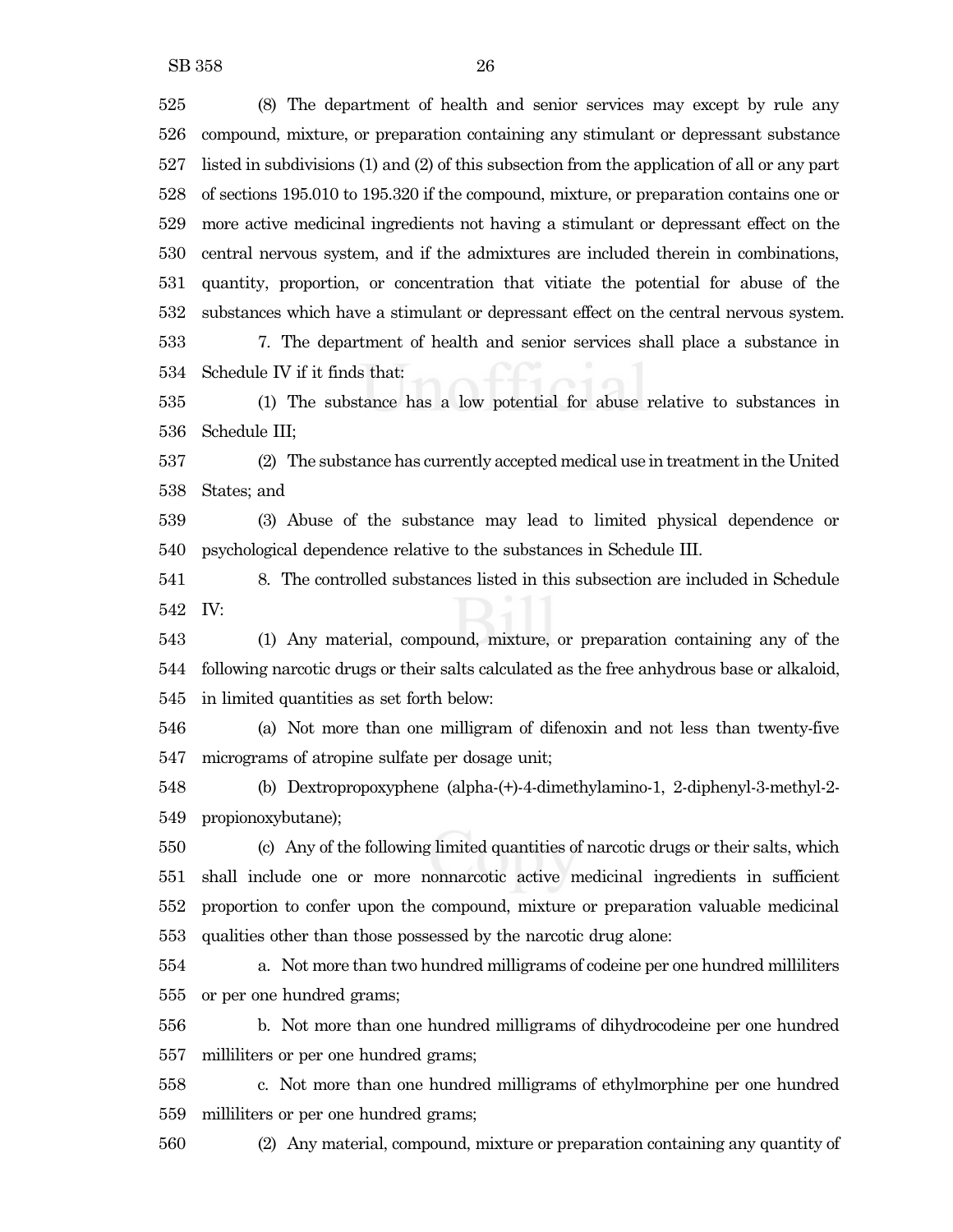SB 358 27

the following substances, including their salts, isomers, and salts of isomers whenever

the existence of those salts, isomers, and salts of isomers is possible within the specific

chemical designation:

| 564 | Alprazolam;<br>(a)                         |
|-----|--------------------------------------------|
| 565 | Barbital;<br>(b)                           |
| 566 | $\left( \mathrm{c} \right)$<br>Bromazepam; |
| 567 | Camazepam;<br>(d)                          |
| 568 | Chloral betaine;<br>(e)                    |
| 569 | (f)<br>Chloral hydrate;                    |
| 570 | Chlordiazepoxide;<br>(g)                   |
| 571 | Clobazam;<br>(h)                           |
| 572 | Clonazepam;<br>(i)                         |
| 573 | Clorazepate;<br>(i)                        |
| 574 | Clotiazepam;<br>(k)                        |
| 575 | Cloxazolam;<br>$\left( \mathrm{l}\right)$  |
| 576 | (m) Delorazepam;                           |
| 577 | Diazepam;<br>(n)                           |
| 578 | Dichloralphenazone;<br>$\circ$             |
| 579 | Estazolam;<br>(p)                          |
| 580 | Ethchlorvynol;<br>(q)                      |
| 581 | Ethinamate;<br>(r)                         |
| 582 | Ethyl loflazepate;<br>(s)                  |
| 583 | Fludiazepam;<br>(t)                        |
| 584 | Flunitrazepam;<br>(u)                      |
| 585 | Flurazepam;<br>(v)                         |
| 586 | Fospropofol;<br>(w)                        |
| 587 | (x) Halazepam;                             |
| 588 | Haloxazolam;<br>(v)                        |
| 589 | Ketazolam;<br>(z)                          |
| 590 | (aa) Loprazolam;                           |
| 591 | Lorazepam;<br>(bb)                         |
| 592 | (cc) Lormetazepam;                         |
| 593 | Mebutamate;<br>$\rm(dd)$                   |
| 594 | (ee) Medazepam;                            |
| 595 | Meprobamate;<br>(ff)                       |
| 596 | Methohexital;<br>(gg)                      |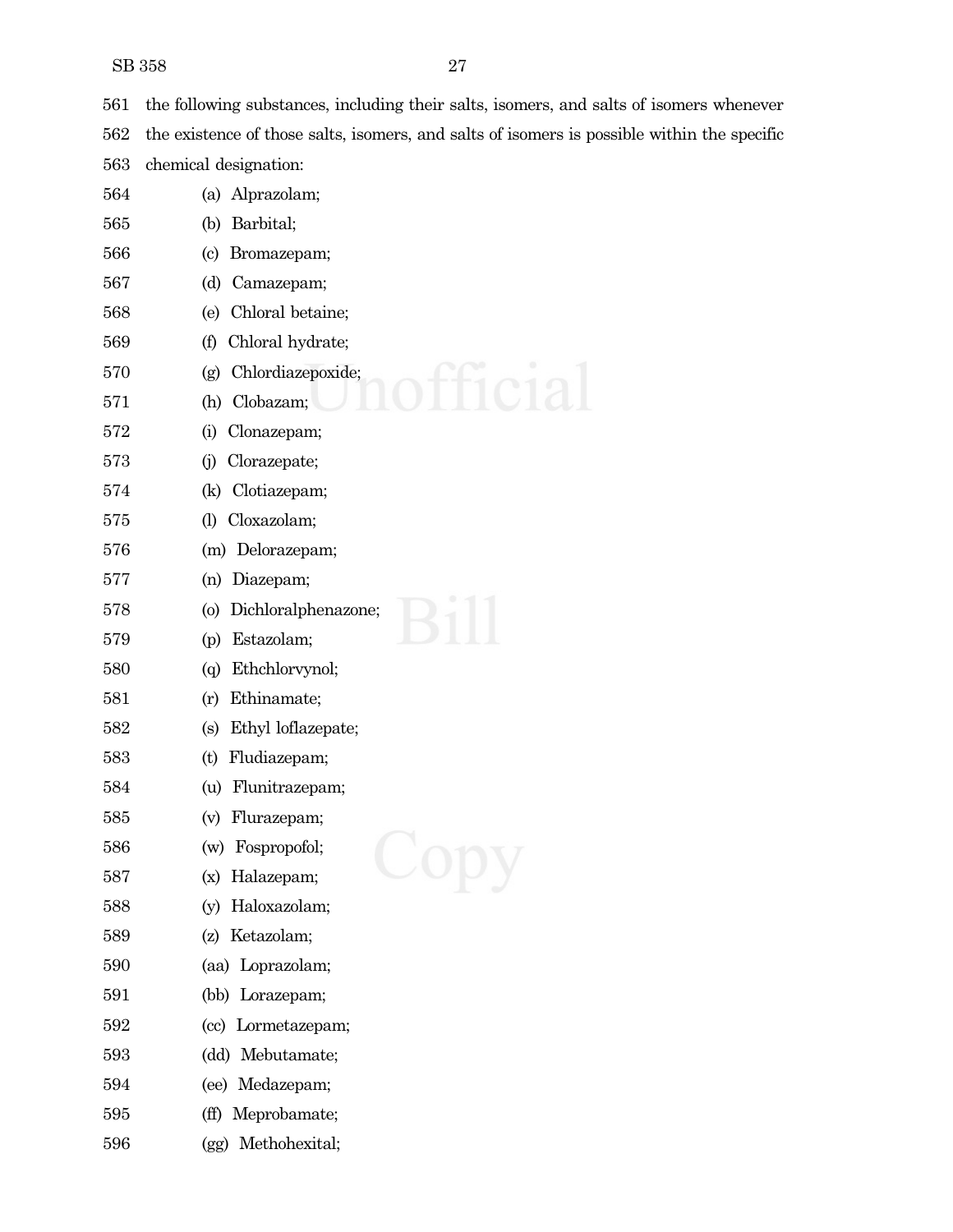(hh) Methylphenobarbital (mephobarbital);

- (ii) Midazolam;
- (jj) Nimetazepam;
- (kk) Nitrazepam;
- (ll) Nordiazepam;
- (mm) Oxazepam;
- (nn) Oxazolam;
- (oo) Paraldehyde;
- (pp) Petrichloral;
- (qq) Phenobarbital;
- (rr) Pinazepam;
- (ss) Prazepam;
- (tt) Quazepam;
- (uu) Temazepam;
- (vv) Tetrazepam;
- (ww) Triazolam;
- (xx) Zaleplon;
- (yy) Zolpidem;
- (zz) Zopiclone;
- (3) Any material, compound, mixture, or preparation which contains any quantity of the following substance including its salts, isomers and salts of isomers whenever the existence of such salts, isomers and salts of isomers is possible: fenfluramine;
- (4) Any material, compound, mixture or preparation containing any quantity of the following substances having a stimulant effect on the central nervous system, including their salts, isomers and salts of isomers:
- (a) Cathine ((+)-norpseudoephedrine);
- (b) Diethylpropion;
- (c) Fencamfamin;
- (d) Fenproporex;
- (e) Mazindol;
- (f) Mefenorex;
- (g) Modafinil;
- (h) Pemoline, including organometallic complexes and chelates thereof;
- (i) Phentermine;
- (j) Pipradrol;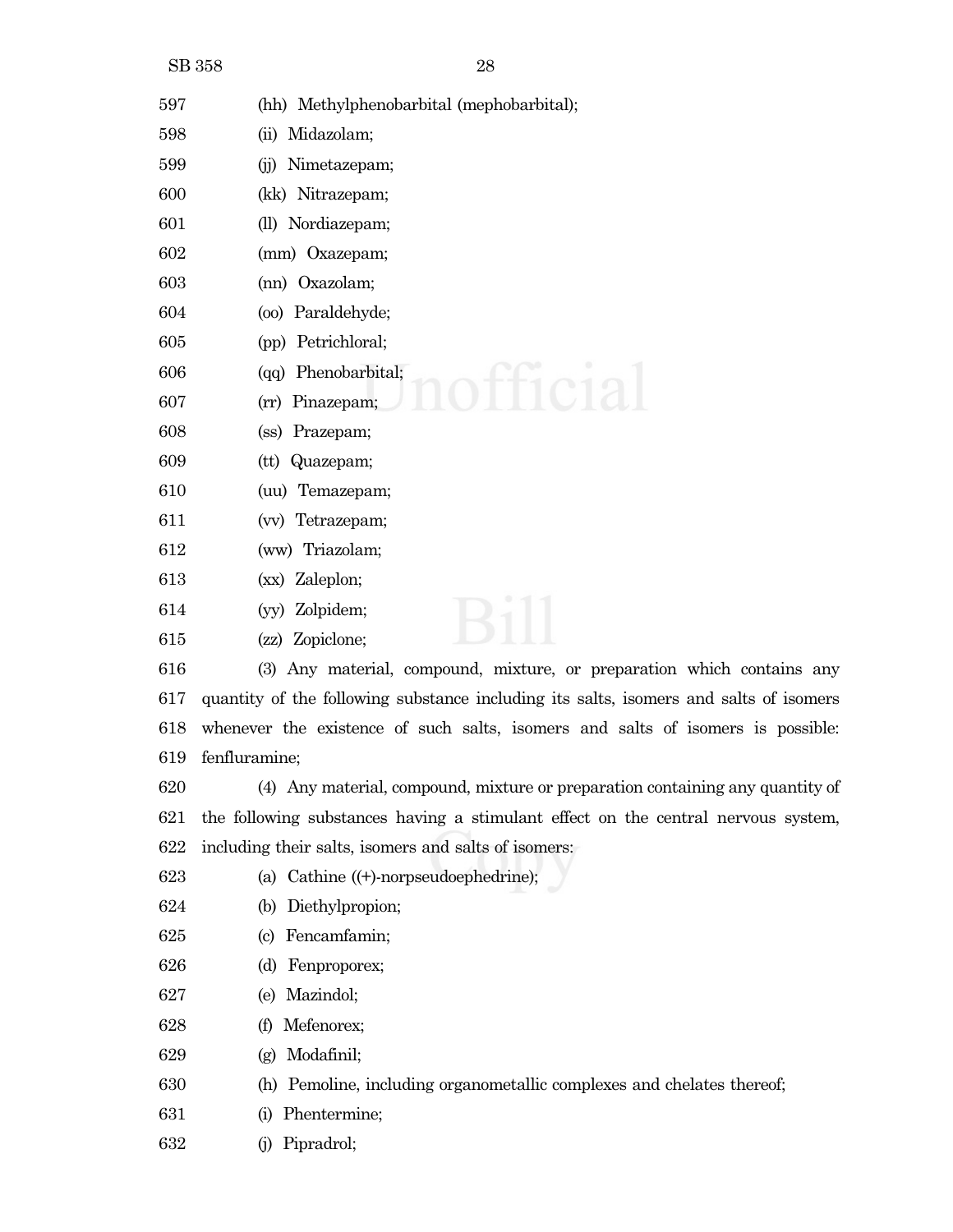(k) Sibutramine;

(l) SPA ((-)-1-dimethyamino-1,2-diphenylethane);

 (5) Any material, compound, mixture or preparation containing any quantity of the following substance, including its salts:

(a) butorphanol;

(b) pentazocine;

 (6) Ephedrine, its salts, optical isomers and salts of optical isomers, when the substance is the only active medicinal ingredient;

 (7) The department of health and senior services may except by rule any compound, mixture, or preparation containing any depressant substance listed in subdivision (1) of this subsection from the application of all or any part of sections 195.010 to 195.320 if the compound, mixture, or preparation contains one or more active medicinal ingredients not having a depressant effect on the central nervous system, and if the admixtures are included therein in combinations, quantity, proportion, or concentration that vitiate the potential for abuse of the substances which have a depressant effect on the central nervous system.

 9. The department of health and senior services shall place a substance in Schedule V if it finds that:

 (1) The substance has low potential for abuse relative to the controlled substances listed in Schedule IV;

 (2) The substance has currently accepted medical use in treatment in the United States; and

 (3) The substance has limited physical dependence or psychological dependence liability relative to the controlled substances listed in Schedule IV.

 10. The controlled substances listed in this subsection are included in Schedule V:

 (1) Any compound, mixture or preparation containing any of the following narcotic drugs or their salts calculated as the free anhydrous base or alkaloid, in limited quantities as set forth below, which also contains one or more nonnarcotic active medicinal ingredients in sufficient proportion to confer upon the compound, mixture or preparation valuable medicinal qualities other than those possessed by the narcotic drug alone:

 (a) Not more than two and five-tenths milligrams of diphenoxylate and not less than twenty-five micrograms of atropine sulfate per dosage unit;

 (b) Not more than one hundred milligrams of opium per one hundred milliliters or per one hundred grams;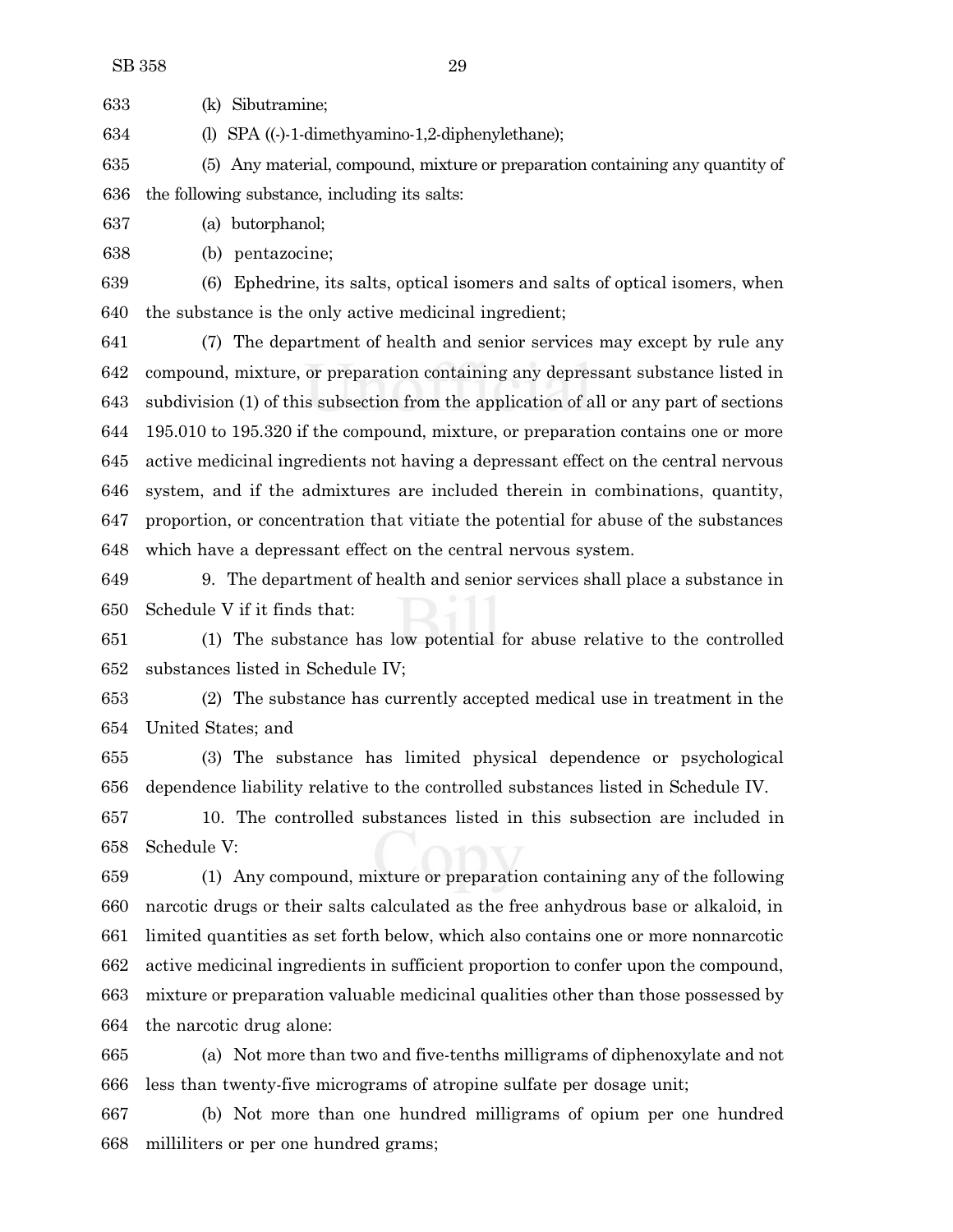(c) Not more than five-tenths milligram of difenoxin and not less than twenty-five micrograms of atropine sulfate per dosage unit;

 (2) Any material, compound, mixture or preparation which contains any quantity of the following substance having a stimulant effect on the central nervous system including its salts, isomers and salts of isomers: pyrovalerone;

 (3) Any compound, mixture, or preparation containing any detectable quantity of pseudoephedrine or its salts or optical isomers, or salts of optical isomers or any compound, mixture, or preparation containing any detectable quantity of ephedrine or its salts or optical isomers, or salts of optical isomers;

 (4) Unless specifically exempted or excluded or unless listed in another schedule, any material, compound, mixture, or preparation which contains any quantity of the following substances having a depressant effect on the central nervous system, including its salts:

(a) Lacosamide;

(b) Pregabalin.

 11. If any compound, mixture, or preparation as specified in subdivision (3) of subsection 10 of this section is dispensed, sold, or distributed in a pharmacy without a prescription:

 (1) All packages of any compound, mixture, or preparation containing any detectable quantity of pseudoephedrine, its salts or optical isomers, or salts of optical isomers or ephedrine, its salts or optical isomers, or salts of optical isomers, shall be offered for sale only from behind a pharmacy counter where the public is not permitted, and only by a registered pharmacist or registered pharmacy technician; and

 (2) Any person purchasing, receiving or otherwise acquiring any compound, mixture, or preparation containing any detectable quantity of pseudoephedrine, its salts or optical isomers, or salts of optical isomers or ephedrine, its salts or optical isomers, or salts of optical isomers shall be at least eighteen years of age; and

 (3) The pharmacist, intern pharmacist, or registered pharmacy technician shall require any person, prior to their purchasing, receiving or otherwise acquiring such compound, mixture, or preparation to furnish suitable photo identification that is issued by a state or the federal government or a document that, with respect to identification, is considered acceptable and showing the date of birth of the person;

 (4) The seller shall deliver the product directly into the custody of the purchaser.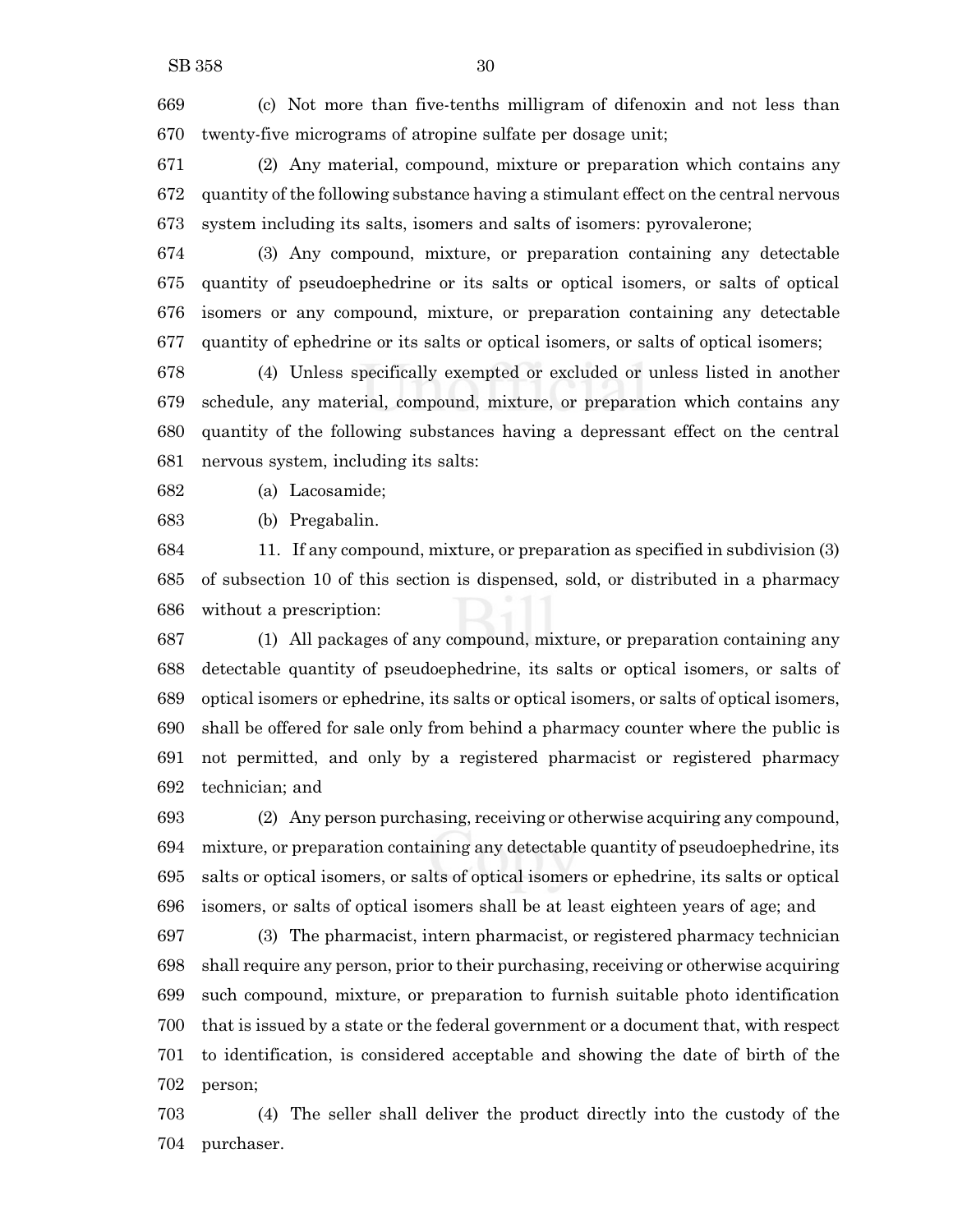12. Pharmacists, intern pharmacists, and registered pharmacy technicians shall implement and maintain an electronic log of each transaction. Such log shall include the following information:

(1) The name, address, and signature of the purchaser;

(2) The amount of the compound, mixture, or preparation purchased;

(3) The date and time of each purchase; and

 (4) The name or initials of the pharmacist, intern pharmacist, or registered pharmacy technician who dispensed the compound, mixture, or preparation to the purchaser.

 13. Each pharmacy shall submit information regarding sales of any compound, mixture, or preparation as specified in subdivision (3) of subsection 10 of this section in accordance with transmission methods and frequency established by the department by regulation;

 14. No person shall dispense, sell, purchase, receive, or otherwise acquire quantities greater than those specified in this chapter.

 15. All persons who dispense or offer for sale pseudoephedrine and ephedrine products in a pharmacy shall ensure that all such products are located only behind a pharmacy counter where the public is not permitted.

 16. Any person who knowingly or recklessly violates the provisions of subsections 11 to 15 of this section is guilty of a class A misdemeanor.

 17. The scheduling of substances specified in subdivision (3) of subsection 10 of this section and subsections 11, 12, 14, and 15 of this section shall not apply to any compounds, mixtures, or preparations that are in liquid or liquid-filled gel capsule form or to any compound, mixture, or preparation specified in subdivision (3) of subsection 10 of this section which must be dispensed, sold, or distributed in a pharmacy pursuant to a prescription.

 18. The manufacturer of a drug product or another interested party may apply with the department of health and senior services for an exemption from this section. The department of health and senior services may grant an exemption by rule from this section if the department finds the drug product is not used in the illegal manufacture of methamphetamine or other controlled or dangerous substances. The department of health and senior services shall rely on reports from law enforcement and law enforcement evidentiary laboratories in determining if the proposed product can be used to manufacture illicit controlled substances.

 19. The department of health and senior services shall revise and republish the schedules annually.